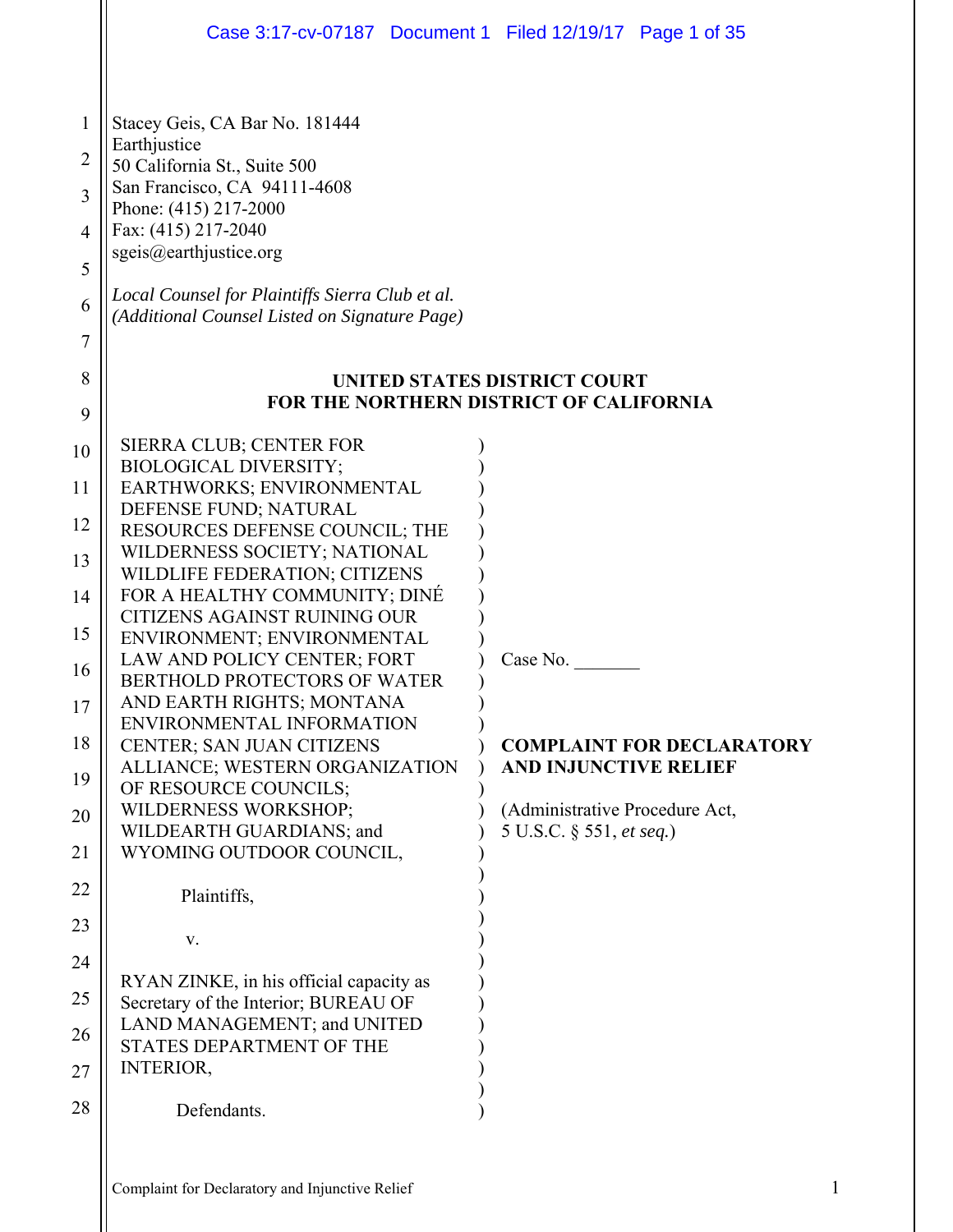#### **INTRODUCTION**

1. This case challenges the U.S. Bureau of Land Management's (BLM) final decision, 82 Fed. Reg. 58,050 (Dec. 8, 2017) (Amendment), to amend the compliance deadlines for the majority of the requirements of its Waste Prevention, Production Subject to Royalties, and Resource Conservation Rule (Waste Prevention Rule or Rule). 81 Fed. Reg. 83,008 (Nov. 18, 2016). The Amendment unlawfully pushes the compliance deadlines one year into the future while BLM considers other changes to the Waste Prevention Rule.

2. The Waste Prevention Rule sets standards to limit the pervasive problem of waste of natural gas by oil and gas companies operating on federal or tribal oil and gas leases. These companies waste publicly-owned gas by deliberately venting it into the atmosphere, flaring it (burning it without capturing the energy), or otherwise allowing it to leak into the air. The Rule requires operators to control this waste and bring more gas to market using proven, widely-available technologies that are already required in some states and used by leading companies.

3. BLM adopted the Waste Prevention Rule in response to numerous federal studies and its own findings showing that waste of publicly and tribally owned natural gas is a problem that must be addressed. BLM determined that its existing waste regulation, Notice to Lessees and Operators of Onshore Federal and Indian Oil and Gas Leases (NTL-4A), 44 Fed. Reg. 76,600 (Dec. 27, 1979)—which had not been updated in more than 35 years—was outdated and inadequate.

4. The Waste Prevention Rule has many benefits beyond controlling waste: it increases revenues for states, local governments, tribes, and individual Indian mineral owners that receive royalties paid on oil and gas production, and reduces air pollution, including greenhouse gas emissions and other smog-forming and hazardous air pollutants.

28 5. In response to direction from President Trump, BLM has announced its intention to reverse course and revise or rescind the Waste Prevention Rule. Although BLM has yet to issue a proposal to revise or rescind the Rule (beyond amending its compliance dates), it has twice attempted to put off those compliance deadlines while it more broadly reconsiders the Rule. On June 15, 2017, without providing notice or an opportunity for public comment, BLM announced that it was indefinitely staying all of the Rule's provisions with future compliance dates, pursuant to

1

2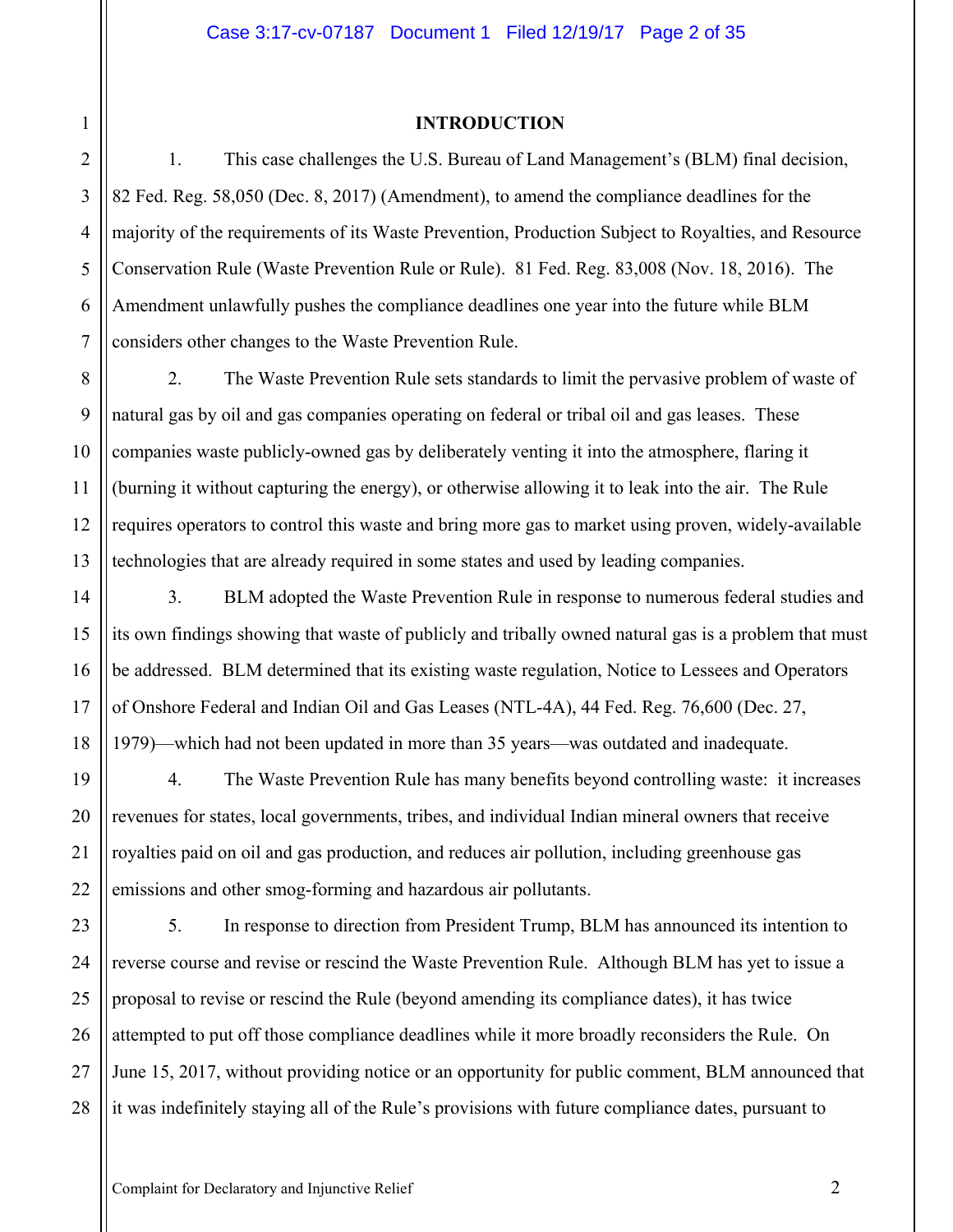1 2 3 4 5 6 purported authority under 5 U.S.C. § 705. 82 Fed. Reg. 27,430 (June 15, 2017). The Conservation and Tribal Citizen Groups and the States of California and New Mexico filed suit over that action in this Court. This Court granted plaintiffs' motions for summary judgment, declared that BLM's purported attempt to stay the Rule's compliance dates violated the APA, vacated the stay, and ordered BLM to reinstate the Rule in its entirety. *California v. BLM*, Nos. 17-cv-3804-EDL & 17 cv-3885-EDL, 2017 WL 4416409, at \*14 (Oct. 4, 2017).

7 8 9 10 11 12 13 6. The very next day, BLM published a proposal to suspend or delay compliance with the same requirements that the Court had just ordered BLM to reinstate, plus additional requirements, for a year, and opened a 30-day public comment period. 82 Fed. Reg. 46,458 (Oct. 5, 2017). BLM explained that its proposed suspension was based on its desire to avoid imposing compliance costs on operators while the agency reconsiders the Rule. On December 8th, 2017, BLM took final action, amending the compliance dates for the Rule's most significant provisions by delaying them for a year, until January 17, 2019 (the Amendment).

14 15 16 17 18 19 20 7. In the Amendment, BLM neither analyzes nor offers interim rules or guidance to satisfy its statutory responsibility to prevent waste. The Amendment does not even reinstate BLM's prior, outdated waste regulation, NTL-4A. Instead, BLM's action creates a regulatory and policy vacuum that BLM concedes will decrease the amount of natural gas brought to market by nine billion cubic feet (bcf). This will result in a reduction in royalties and will have harmful impacts on public health and the environment by increasing emissions of methane—a potent greenhouse gas and other air pollutants.

21 22 23 24 25 8. The Conservation and Tribal Citizen groups challenge the Amendment's unlawful modification of the Waste Prevention Rule based on violations of the Mineral Leasing Act (MLA), 30 U.S.C. §§ 187, 225, the Federal Land Policy and Management Act (FLPMA), 43 U.S.C. §§ 1701(a)(8), 1702(c), 1732(b), the National Environmental Policy Act (NEPA), 42 U.S.C. § 4332(C); and the Administrative Procedure Act (APA), 5 U.S.C. §§ 553, 706(2)(A), (C).

26 27 28 9. The Conservation and Tribal Citizen Groups respectfully seek a declaration that BLM's Amendment violates the MLA, FLPMA, NEPA, and the APA, and is arbitrary, capricious, contrary to law, and in excess of authority within the meaning of 5 U.S.C. §§ 706(2)(A), (C). The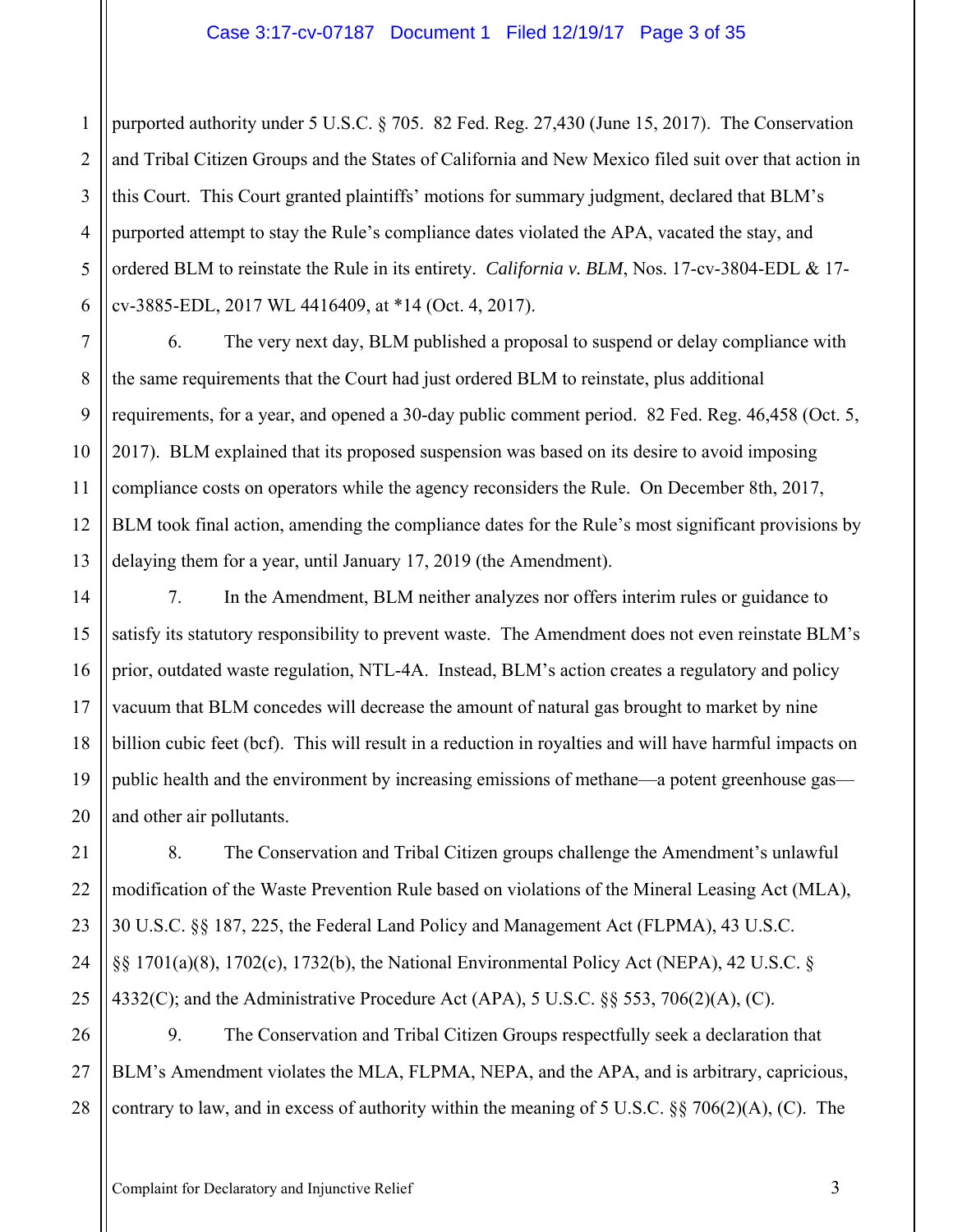1 2 Conservation and Tribal Citizen Groups also seek an order vacating the Amendment and immediately reinstating all provisions of the Waste Prevention Rule.

3

4

5

6

7

8

9

10

11

15

17

18

19

20

21

22

23

25

27

## **JURISDICTION AND VENUE**

10. This Court has jurisdiction pursuant to 28 U.S.C. § 1331 (federal question jurisdiction) and 5 U.S.C. § 702 (the APA).

11. An actual controversy exists between the parties within the meaning of 28 U.S.C. § 2201(a), and this Court may grant declaratory relief, injunctive relief, and other relief pursuant to 28 U.S.C. §§ 2201–2202 and 5 U.S.C. §§ 705–706.

12 13 14 16 12. Venue is proper in this Court pursuant to 28 U.S.C. § 1391 because Defendant BLM maintains offices in this district. BLM administers 15 million acres of public lands, more than 49 million acres of subsurface mineral estate, and nearly 600,000 acres of Native American tribal mineral estate in California. At the end of fiscal year 2016, BLM administered 530 oil and gas leases in California, covering around 200,000 acres and containing around 6,800 oil and gas wells. BLM specifically manages public oil and gas resources in this district that are subject to the Waste Prevention Rule. In 2016, California operators developed more than 11 million barrels of federal oil and 12 bcf of federal natural gas, and flared more than 0.4 bcf of federal natural gas.

13. Venue is further proper in this district because Plaintiffs Sierra Club and Center for Biological Diversity are nonprofit corporations in good standing incorporated in the State of California. Plaintiff Sierra Club is headquartered in Oakland, and Center for Biological Diversity and Earthworks have offices in Oakland. Additionally, Plaintiffs Environmental Defense Fund, Natural Resources Defense Council, and The Wilderness Society maintain offices in this district. The Conservation and Tribal Citizen Groups collectively have more than half a million members living in California. This includes more than 160,000 members residing in the Northern District.

24

## **INTRADISTRICT ASSIGNMENT**

26 28 14. Pursuant to Civil Local Rules 3-5(b) and 3-2(c), there is no basis for assignment of this action to any particular location or division of this Court. However, this case is related to Case No. 3:17-cv-07186, which is currently pending in the San Francisco Division. Case No. 3:17-cv-07186, filed by the States of California and New Mexico, also challenges the Amendment. The legal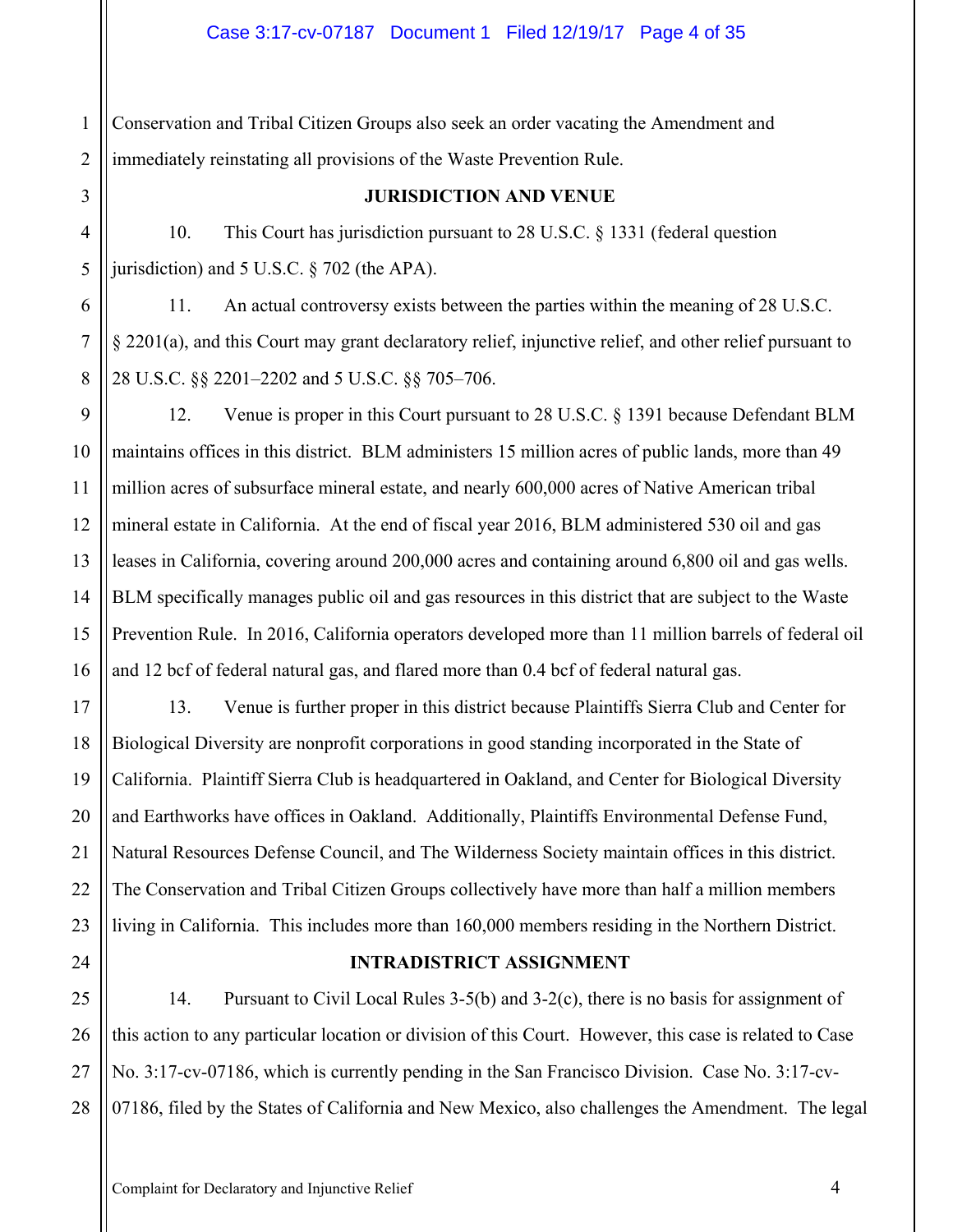claims in that case are nearly identical to the legal claims in this case. Pursuant to Civil Local Rule 3-12(b), Plaintiffs intend to promptly file an Administrative Motion to Consider Whether Cases Should Be Related.

#### **PARTIES**

15. Plaintiff SIERRA CLUB, founded in 1892, is the nation's oldest and largest grassroots environmental organization. Sierra Club is incorporated and headquartered in California, with a principal place of business at 2101 Webster St., Suite 1300, Oakland, CA 94612. Sierra Club has about 250 employees who work in California, including about 200 employees who work at its headquarters in Oakland. Sierra Club California has thirteen local chapters, including five chapters in northern California that collectively have about 96,600 members: the Loma Prieta, Mother Lode, Redwood, San Francisco Bay, and Ventana Chapters. Sierra Club currently has more than 830,000 members nationwide, including more than 182,000 in California. More than 71,000 of these members reside in the Northern District of California. Sierra Club's mission is to explore, enjoy, and protect the wild places of the earth; to practice and promote the responsible use of the earth's ecosystems and resources; to educate and enlist humanity to protect and restore the quality of the natural and human environment; and to use all lawful means to carry out these objectives. In addition to helping people from all backgrounds explore nature and our outdoor heritage, Sierra Club works to promote clean energy, safeguard the health of our communities, protect wildlife, and preserve our remaining wild places through grassroots activism, public education, lobbying, and legal action. Sierra Club pursues these objectives nationwide, including in California. For example, Sierra Club has been actively involved in raising awareness about the public health consequences of oil and gas activities on public lands, including in northern California. Sierra Club sued BLM for failing to consider the impacts of hydraulic fracturing before leasing public lands in Monterrey County for oil and gas development. *Ctr. for Biological Diversity v. BLM*, 937 F. Supp. 2d 1140 (N.D. Cal. 2013). In April 2017, Sierra Club submitted comments on BLM's Draft Resource Management Plan Amendment/Environmental Impact Statement for oil and gas leasing and development within the Central Coast Field Office. The Central Coast Field Office includes all or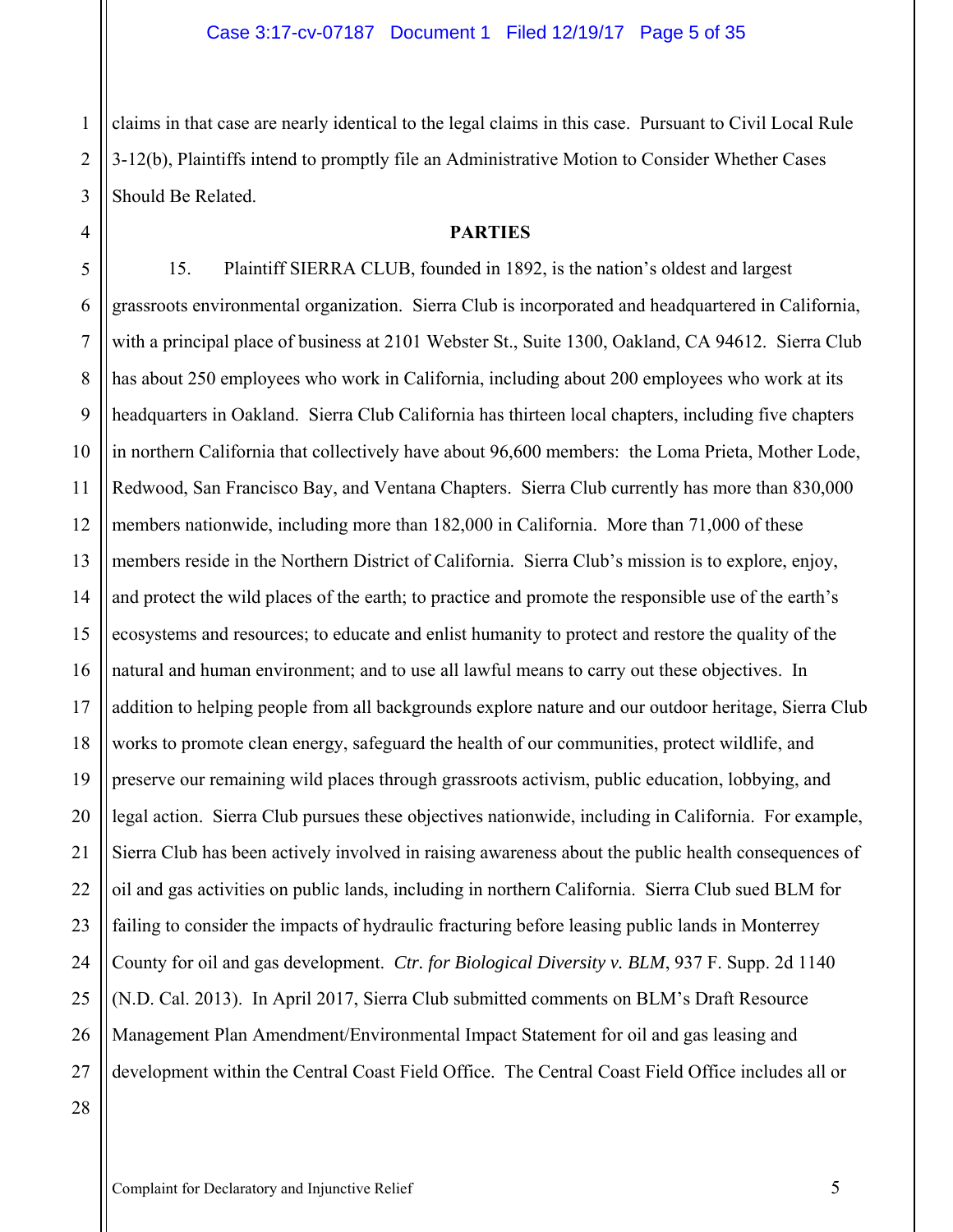#### Case 3:17-cv-07187 Document 1 Filed 12/19/17 Page 6 of 35

2 part of several counties within the Northern District of California: Alameda, Contra Costa, Monterey, San Benito, San Francisco, San Mateo, Santa Clara, and Santa Cruz.

1

3 4 5 6 7 8 9 10 11 12 13 14 15 16 17 18 19 20 21 22 23 16. Plaintiff CENTER FOR BIOLOGICAL DIVERSITY (the Center) is a nonprofit organization incorporated in the State of California that works through science, law, and policy to secure a future for all species, great or small, hovering on the brink of extinction. The Center has offices throughout the country, including an office in Oakland, California. The Center has over 58,500 members, including more than 13,000 in California, and more than 1.3 million online supporters worldwide. Specifically, the Center has more than 4,000 members residing in the Northern District of California. The Center's members use BLM-managed public lands for recreational, scientific, educational, and other pursuits and intend to continue to do so in the future, and are particularly interested in protecting the many native, imperiled, and sensitive species and their habitats that may be affected by oil and gas leasing. Although the Center pursues its objectives of protecting threatened and endangered species and their habitats nationwide, the Center specifically works to protect public lands administered by BLM in the Northern District of California from the harmful impacts of oil and gas development, including methane emissions. The Center researches, documents, and raises awareness of the environmental consequences of oil and gas development and hydraulic fracturing in California. This campaign includes, among other efforts, publishing reports on aquifer contamination and seismic risks from oil and gas activities, rallying local governments, including Monterey County, to prohibit hydraulic fracturing, and litigating BLM's oil and gas leasing activities on California public lands. Like Sierra Club, the Center was a plaintiff in a 2011 lawsuit challenging BLM's failure to consider the impacts of hydraulic fracturing in the Northern District of California. *Ctr. for Biological Diversity v. BLM*, 937 F. Supp. 2d 1140 (N.D. Cal. 2013).

24 25 26 27 28 17. Plaintiff EARTHWORKS is a membership-based  $501(c)(3)$  nonprofit organization dedicated to protecting communities and the environment from the adverse impacts of mineral and energy development while promoting sustainable solutions. Earthworks was created in 2005, when two organizations (the Mineral Policy Center and the Oil & Gas Accountability Project) joined forces. Earthworks collaborates with communities and grassroots groups to reform government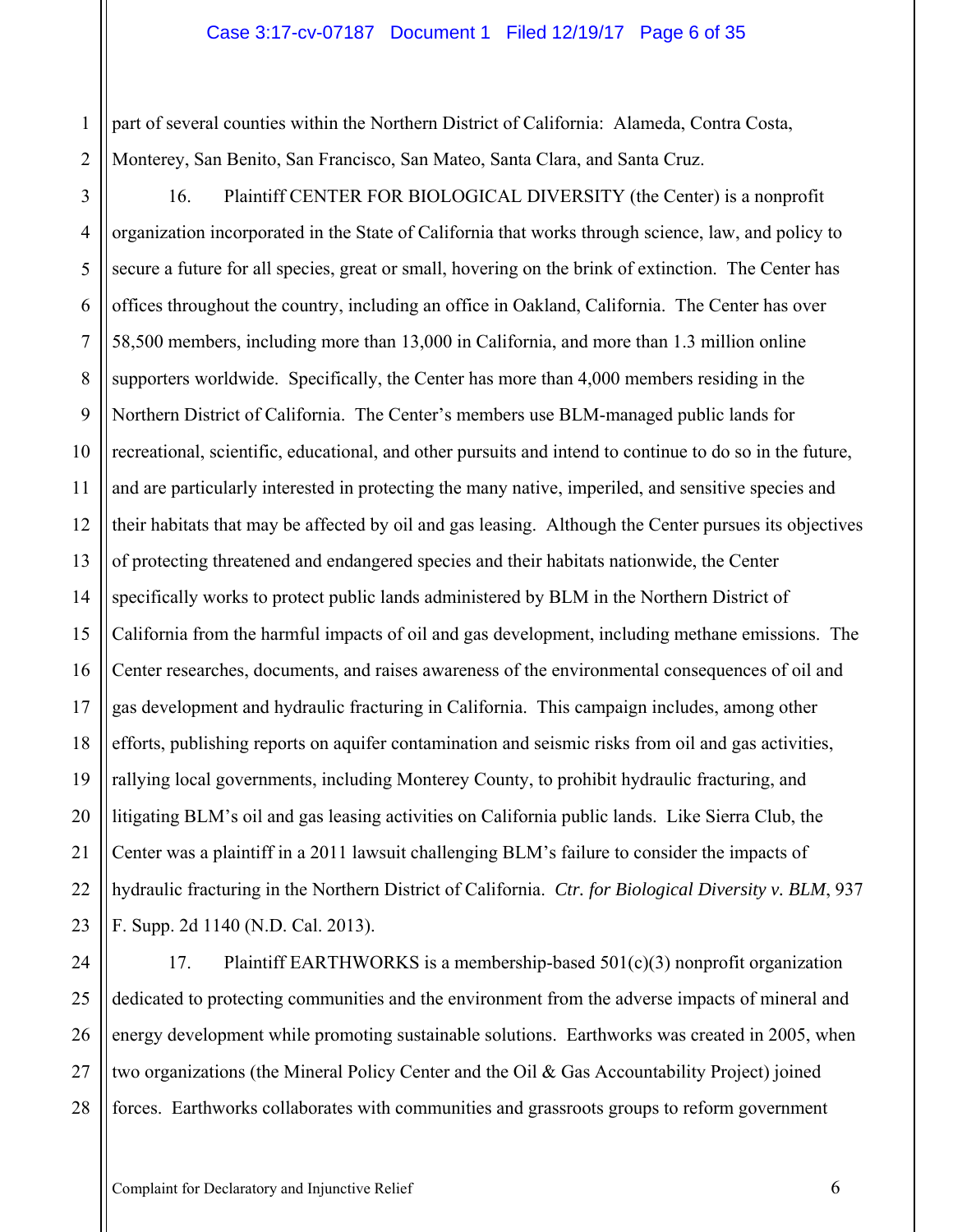#### Case 3:17-cv-07187 Document 1 Filed 12/19/17 Page 7 of 35

1 2 3 4 policies to better protect air, water, public lands and communities from threats posed by mineral development. Earthworks has an office in California. Earthworks has more than 70,000 members nationwide, including over 9,200 members in California. Among Earthworks' members, approximately 4,200 live in the Northern District of California.

5 6 7 8 9 10 11 12 13 14 15 16 18. Plaintiff ENVIRONMENTAL DEFENSE FUND (EDF) is a national nonprofit organization representing over 420,000 members nationwide, including over 70,000 in California. Over 25,000 of these members reside in the Northern District of California. Since 1967, EDF has linked science, economics, and law to create innovative, equitable, and cost-effective solutions to urgent environmental problems. EDF employs more than 150 scientists, economists, engineers, business school graduates, and lawyers to help solve challenging environmental problems in a scientifically sound and cost-effective way. These staff work throughout the nation, including in two California offices, one in San Francisco, and one in Sacramento. More than 100 EDF staff members live and work in California. EDF pursues initiatives at the state and national levels designed to protect human health and the environment. Among these initiatives, EDF has worked to reduce waste from oil and gas operations on public lands along with its associated health-harming and climate-altering air pollution.

17 18 19 20 21 22 23 24 25 19. Plaintiff NATURAL RESOURCES DEFENSE COUNCIL (NRDC) is a non-profit environmental membership organization that uses law, science, and the support of more than 408,000 members throughout the United States, including nearly 80,000 in California, to protect wildlife and wild places and to ensure a safe and healthy environment for all living things. More than 33,000 NRDC's members reside in the Northern District of California. NRDC has offices throughout the country, including offices in San Francisco and Santa Monica, California. NRDC has a long-established history of working to protect public lands and clean air. In particular, NRDC has worked for decades to protect public lands, nearby communities, wildlife habitat and air quality from the threats posed by oil and gas development.

26 27 28 20. Plaintiff THE WILDERNESS SOCIETY (TWS) has a mission to protect wilderness and inspire Americans to care for our wild places. TWS has offices throughout the country, including offices in San Francisco and Pasadena, California, and a California Desert representative.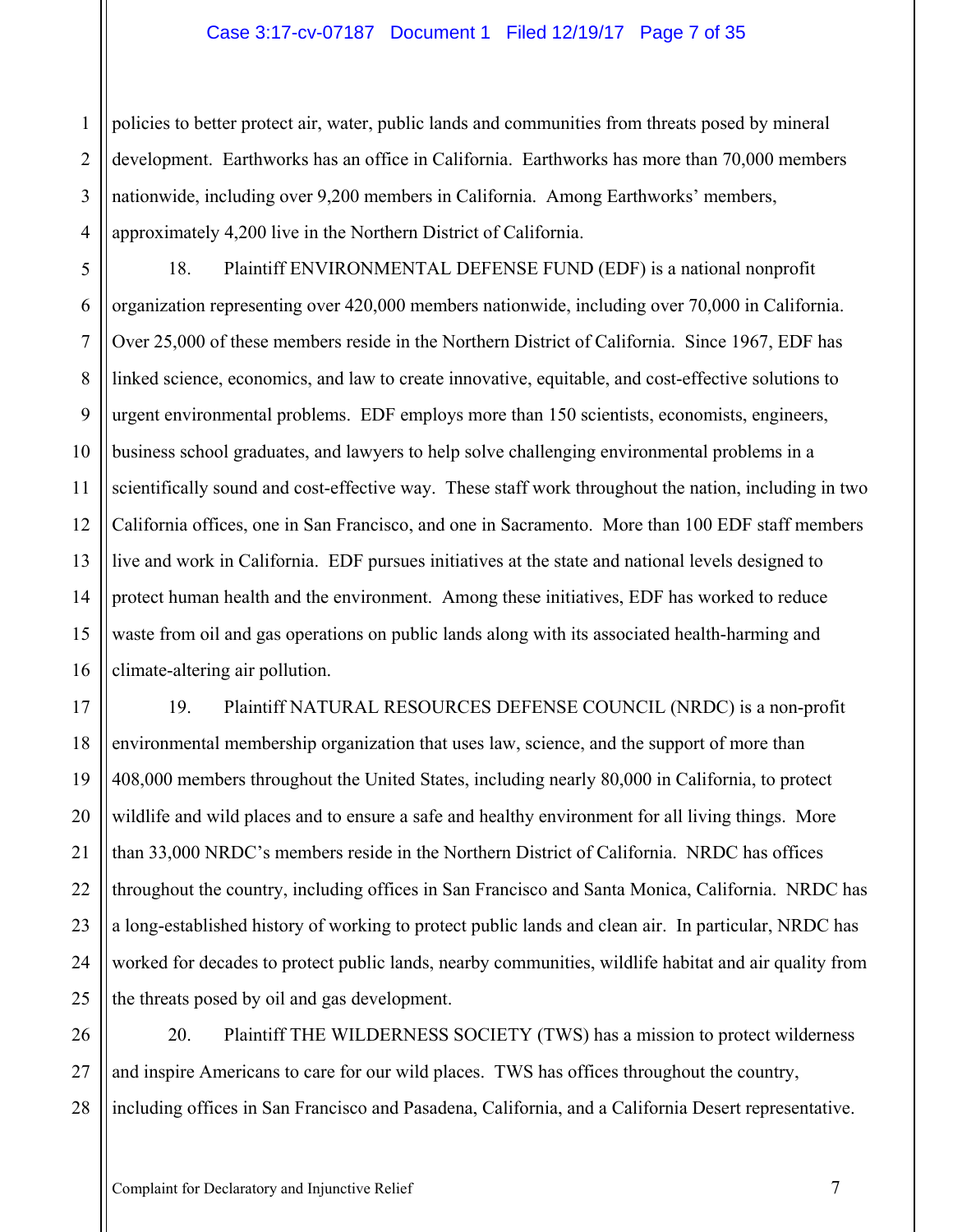1 2 3 4 5 6 7 8 9 10 11 12 13 TWS has more than 1,000,000 members and supporters around the West, including more than 91,000 in California. TWS has a long-standing interest in the management of public lands across the nation, and engages frequently in land use planning and project proposals that could potentially affect wilderness quality lands, wildlife habitat, and other natural resources, as well as the health, safety and quality of life of surrounding communities. TWS also has a long-standing interest in the use of our public and tribal lands for energy development, including supporting a transition to renewable energy, and ensuring that oil and gas and other energy development are focused in suitable locations and completed in a manner that does not harm other values. TWS has been actively involved in planning, policy, and conservation efforts in California, including the Northwest California Integrated Resource Management Plan for BLM lands in Humboldt, Mendocino, Del Norte, Trinity, Shasta, Siskiyou, Butte, and Tehama Counties. TWS also focuses on protecting the Cascade-Siskiyou National Monument, the San Gabriel Mountains, Sierra Nevada, the California Desert, and the Central Coast.

14 15 16 17 18 19 20 21 22 23 21. Plaintiff NATIONAL WILDLIFE FEDERATION (NWF), founded in 1936, is one of the nation's premier grassroots non-profit conservation advocacy and education organizations. The group is America's largest conservation organization with a mission to ensure that wildlife thrive in a rapidly-changing world. Headquartered in Reston, Virginia, NWF has offices throughout the country, including an office in California. NWF has more than six million members and supporters and has affiliate organizations in 51 states and territories, including more than 57,000 members and 3,500 affiliate members in California. More than 25,000 of NWF's members reside in the Northern District of California. NWF has a strong history of protecting public lands for wildlife and outdoor recreation by its members and is known among conservation groups for its ability to combine strong science, federal and state policy development, education, litigation, and grassroots organizing.

24 25 26 27 28 22. Plaintiff CITIZENS FOR A HEALTHY COMMUNITY (CHC) is a grass-roots organization with more than 500 members formed in 2009 for the purpose of protecting people and their environment from the impacts of BLM-authorized oil and gas development in the Delta County region of Colorado. CHC's members and supporters include organic farmers, ranchers, vineyard and winery owners, sportsmen, realtors, and other concerned citizens impacted by oil and gas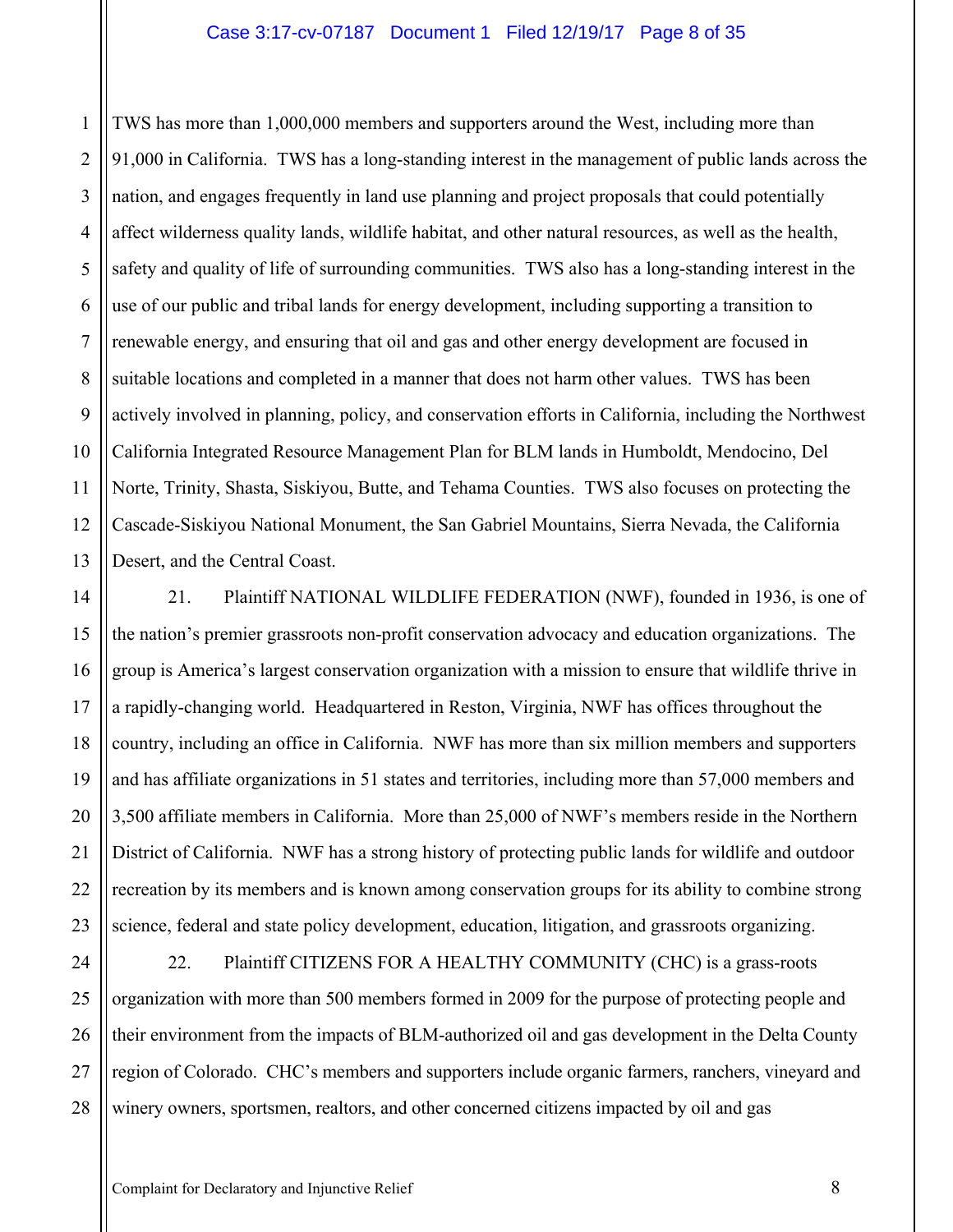1 2 development. CHC members have been actively involved in commenting on BLM's oil and gas activities.

23. Plaintiff DINÉ CITIZENS AGAINST RUINING OUR ENVIRONMENT (Diné C.A.R.E.) is an all-Navajo organization comprised of a federation of grassroots community activists in Arizona, New Mexico and Utah who strive to educate and advocate for traditional teachings derived from Diné Fundamental Laws. Diné C.A.R.E.'s goal is to protect all life in their ancestral homeland by empowering local and traditional people to organize, speak out, and determine the outlook of the environment through civic involvement and engagement in decision-making processes relating to tribal development, including oil and gas development on public and tribal lands in the San Juan Basin of New Mexico.

12 13 14 16 18 19 24. Plaintiff ENVIRONMENTAL LAW AND POLICY CENTER (ELPC) is a Midwest based not-for-profit corporation and legal advocacy organization concerned with improving environmental quality and protecting natural resources in the Midwest and Great Plains states. ELPC works on a variety of issues throughout the Midwest and Great Plains states, including advocating for clean air, clean water, renewable energy, sustainable transportation, and protecting natural places. ELPC's work includes efforts to minimize negative environmental impacts from oil and gas development. ELPC has members in North Dakota whose recreational and aesthetic interests are impacted by the wasteful and polluting practices of venting and flaring natural gas from oil wells.

20 21 22 23 24 25 26 27 28 25. Plaintiff FORT BERTHOLD PROTECTORS OF WATER AND EARTH RIGHTS (Fort Berthold POWER) is a grassroots, member-led community group that works to promote responsible energy development in and around Fort Berthold Indian Reservation in North Dakota. Fort Berthold POWER is committed to working toward a sustainable society with an awareness for all life. The mission of Fort Berthold POWER is to conserve and protect the land, water, and air on which all life depends. Fort Berthold POWER works to engage citizens in activities that protect the environment, facilitates learning for members to disseminate information on environmental issues that affect all people, and expands members' ability to take effective action to address issues that affect land, air, and water.

3

4

5

6

7

8

9

10

11

15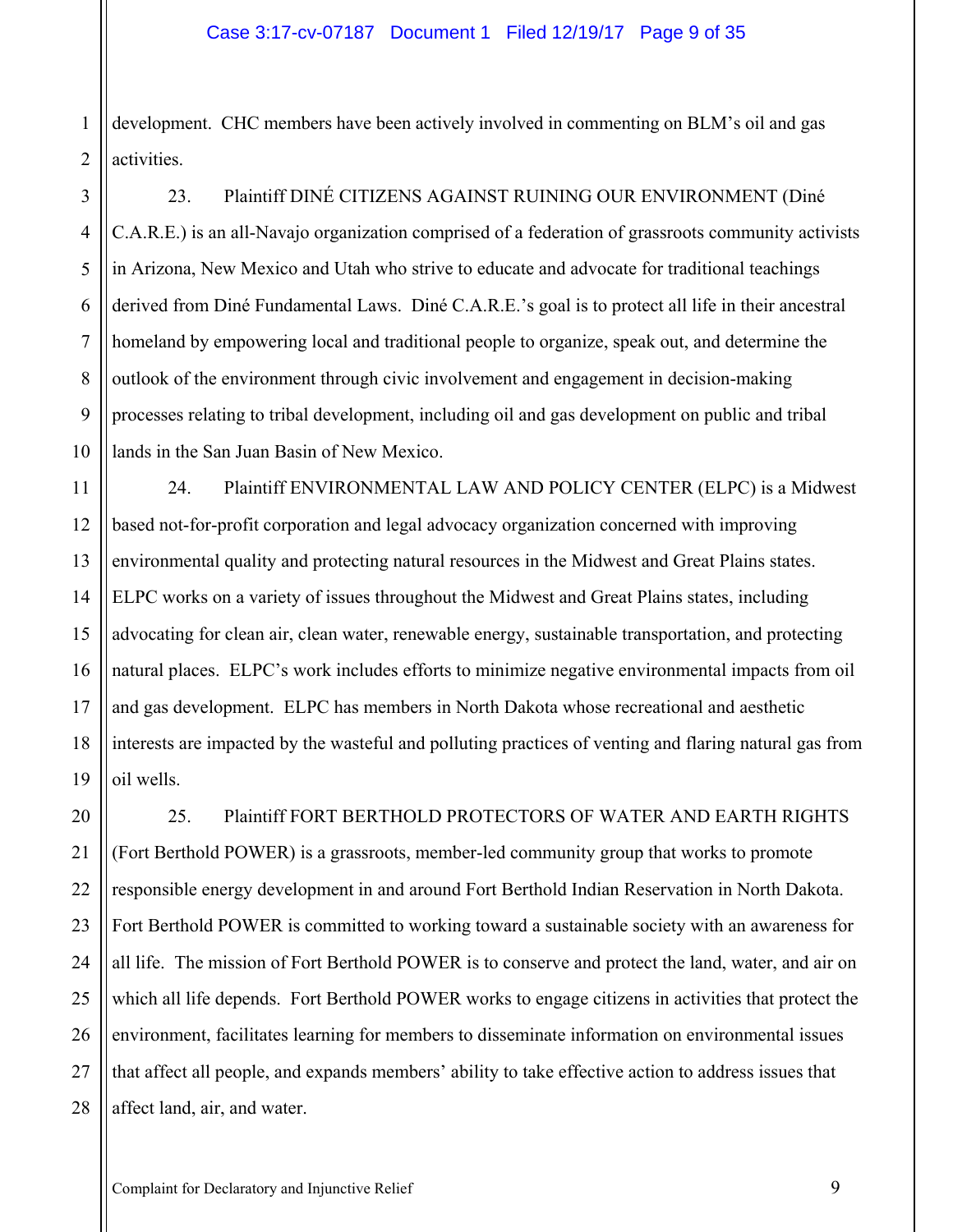9 26. Plaintiff MONTANA ENVIRONMENTAL INFORMATION CENTER (MEIC) is a nonprofit organization founded in 1973 with approximately 5,000 members and supporters throughout the United States, including in California. MEIC is dedicated to the preservation and enhancement of the natural resources and natural environment of Montana and to the gathering and disseminating of information concerning the protection and preservation of the human environment through education of its members and the general public concerning their rights and obligations under local, state, and federal environmental protection laws and regulations. MEIC is also dedicated to assuring that federal officials comply with and fully uphold the laws of the United States that are designed to protect the environment from pollution.

10 12 13 14 27. Plaintiff SAN JUAN CITIZENS ALLIANCE (SJCA), founded in 1986, organizes people to protect our water and air, our lands, and the character of our rural communities in the San Juan Basin. SJCA focuses on four program areas, one of which is the San Juan Basin Energy Reform Campaign, which seeks to ensure proper regulation and enforcement of the oil, gas, and coal industry and facilitate a transition to a renewable energy economy. SJCA has been active in BLM oil and gas issues in the San Juan Basin since the early 1990s. SJCA has 800 members.

16 17 18 19 20 21 22 23 24 25 26 28. Plaintiff WESTERN ORGANIZATION OF RESOURCE COUNCILS (WORC) is a nonprofit organization that works to advance the vision of a democratic, sustainable, and just society through community action. WORC is committed to building sustainable environmental and economic communities that balance economic growth with the health of people and stewardship of their land, water, and air resources. WORC is a network of grassroots organizations from seven states that includes over 12,000 members and 39 local community group chapters. WORC's members are family farmers and ranchers, townspeople, and rural residents concerned about their communities and environment. WORC's current goals include organizing and educating landowners, residents, mineral estate owners and water users about the impacts of oil and gas exploration and development and ensuring that the BLM enforces all applicable laws and regulations related to oil and gas leasing and development.

27 28 29. Plaintiff WILDERNESS WORKSHOP is a nonprofit organization based in Carbondale, Colorado that is dedicated to preservation and conservation of the wilderness and

1

2

3

4

5

6

7

8

11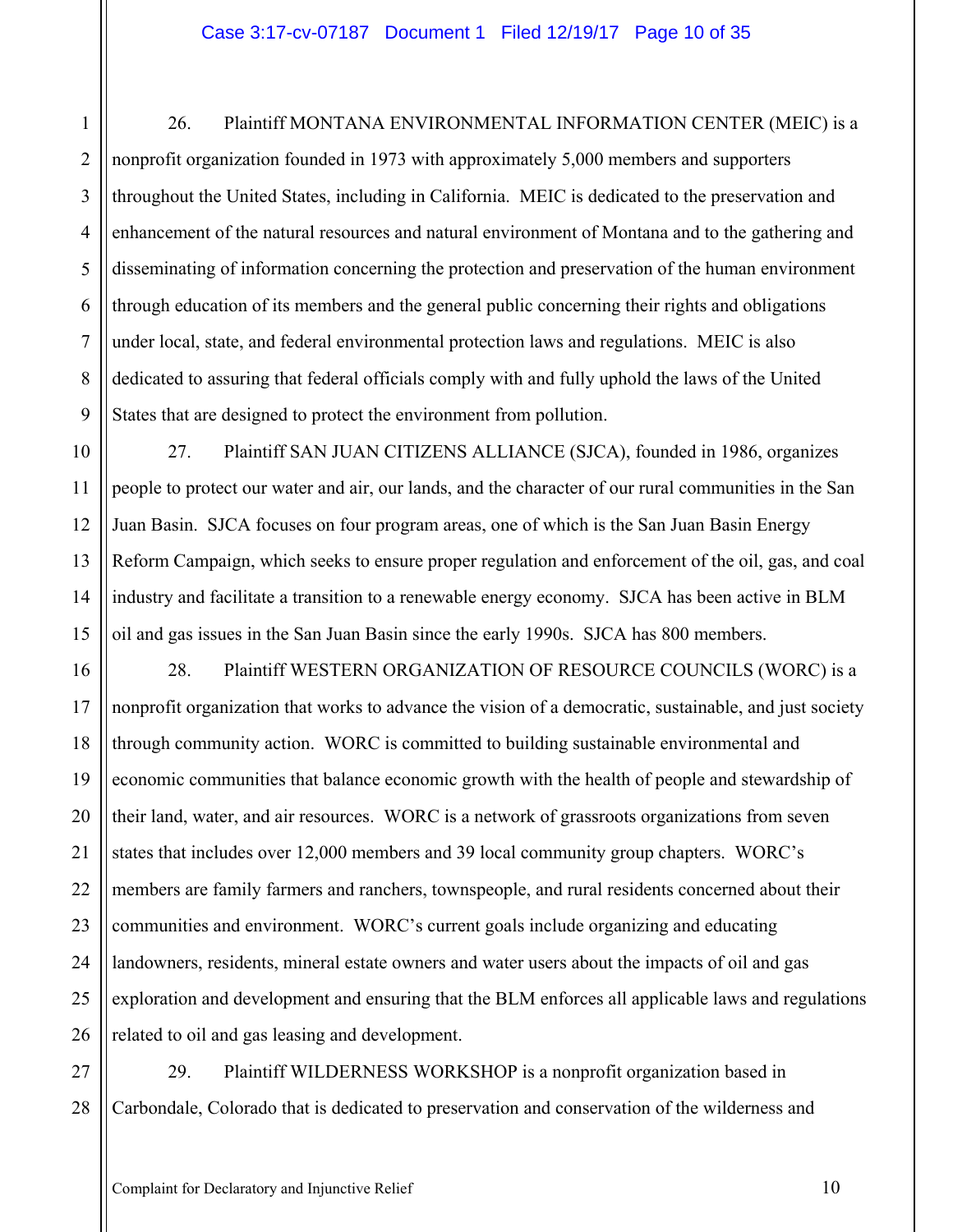#### Case 3:17-cv-07187 Document 1 Filed 12/19/17 Page 11 of 35

1 2 3 4 5 6 natural resources of the White River National Forest and adjacent public lands. Wilderness Workshop engages in research, education, legal advocacy and grassroots organizing to protect the ecological integrity of local landscapes and public lands. Wilderness Workshop focuses on the monitoring and conservation of air and water quality, wildlife species and habitat, natural communities and lands of wilderness quality. Wilderness Workshop was founded in 1967 and has approximately 800 members.

30. Plaintiff WILDEARTH GUARDIANS (Guardians) is a non-profit conservation organization dedicated to protecting and restoring the wildlife, wild places, wild rivers, and health of the American West. Guardians has offices in Colorado, Montana, New Mexico, Arizona, Washington, and Oregon. With more than 120,000 members and supporters, Guardians works to sustain a transition from fossil fuels to clean energy in order to safeguard the West.

12 13 14 15 16 17 18 19 31. Plaintiff WYOMING OUTDOOR COUNCIL (WOC) was founded in 1967. It is Wyoming's oldest independent conservation organization. WOC works to protect Wyoming's environment and quality of life for future generations. Its goal is to develop productive and lasting solutions for managing natural resources through collaborative engagement with stakeholders and decision makers. WOC believes responsible environmental stewardship is fundamental to safeguarding public health and Wyoming's quality of life. WOC's nearly 2,000 members recognize that Wyoming's landscapes, wildlife, and diverse cultural history are vital resources, and that everyone relies on the state's clean air and water.

20 21 22 23 24 25 26 27 28 32. The Conservation and Tribal Citizen Groups bring this action on behalf of themselves and their adversely affected members. For many years, the Conservation and Tribal Citizen Groups have actively advocated for strong BLM standards for the reduction of waste and associated air pollution from federal and tribal leases, and have devoted significant resources toward that effort. For example, the Conservation and Tribal Citizen Groups and their members submitted scoping comments and comments on the proposed Waste Prevention Rule and participated in public meetings and hearings. The Conservation and Tribal Citizen Groups also have intervened to defend the Waste Prevention Rule from a lawsuit filed by several states and industry groups. Further, the Conservation and Tribal Citizen Groups' staff and members helped to successfully oppose an

7

8

9

10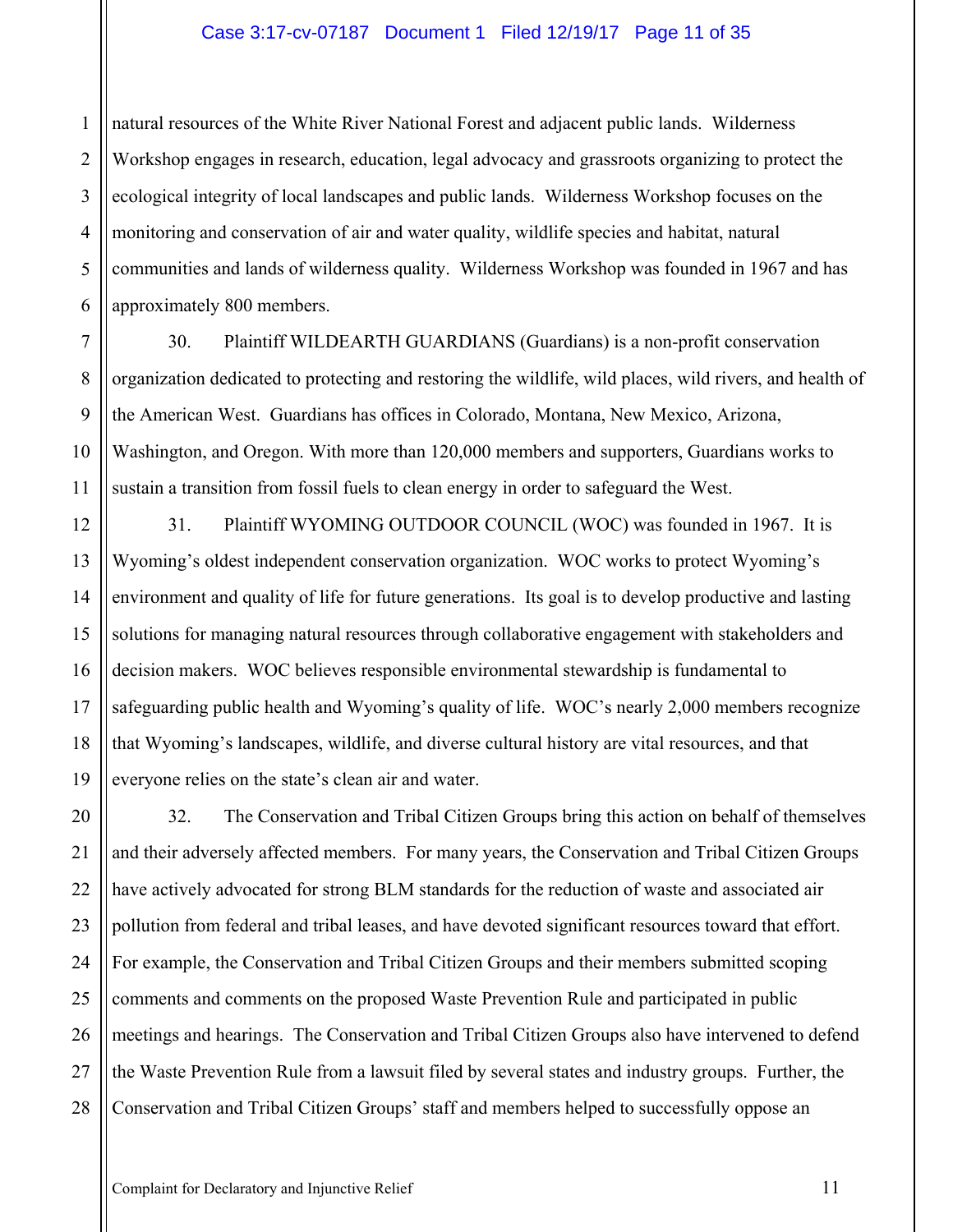#### Case 3:17-cv-07187 Document 1 Filed 12/19/17 Page 12 of 35

2 3 4 5 attempt to persuade Congress to repeal the Rule using the Congressional Review Act. Moreover, the Conservation and Tribal Citizen Groups successfully sued BLM when it unlawfully attempted to stay the Waste Prevention Rule's compliance dates. *California v. BLM*, Nos. 17-cv-3804-EDL & 17-cv-3885-EDL, 2017 WL 4416409, at \*14 (Oct. 4, 2017). Finally, the Conservation and Tribal Citizen Groups and their members submitted comments on BLM's proposed Amendment.

9 10 33. Many Conservation and Tribal Citizen Group members live in communities that receive income from royalties from oil and gas development on public and tribal lands that is used to fund schools, healthcare, and infrastructure. Other Conservation and Tribal Citizen Group members are partial royalty owners of tribal leases. The Amendment will lead to reductions in these royalty payments.

11 12 13 14 15 16 17 18 19 20 21 22 23 34. Numerous Conservation and Tribal Citizen Group members live, work, and recreate in and around, and otherwise use and enjoy, lands where oil and gas development is occurring or has been proposed on federal and tribal leases and are therefore likely to be affected by the associated air pollution and other impacts from such development. For example, some members live on or near split estate lands (where the federal government owns the minerals underlying their property) that are already subject to oil and gas development or are likely to be developed in the future. Other members use public lands in and around federal and tribal leases for recreation, solitude, and scientific study. These members will be adversely affected by the Amendment. As a result of BLM modifying the compliance deadlines in the Waste Prevention Rule, operators will be permitted to release more air pollution and flare more gas—which causes bright, incandescent fires at flare stacks and excessive noise—than if the Rule remained in effect. This harms the Conservation and Tribal Citizen Groups' members by disrupting their daily lives, subjecting them to adverse health risks, and reducing their enjoyment of the public, split estate, and tribal lands where they live and recreate.

24 25 26 27 35. Defendant RYAN ZINKE is the Secretary of the Interior. The Conservation and Tribal Citizen Groups sue Secretary Zinke in his official capacity. Secretary Zinke oversees the development of energy, including natural resource extraction, on federal and tribal leases. Secretary Zinke is ultimately responsible for BLM's Amendment.

28

1

6

7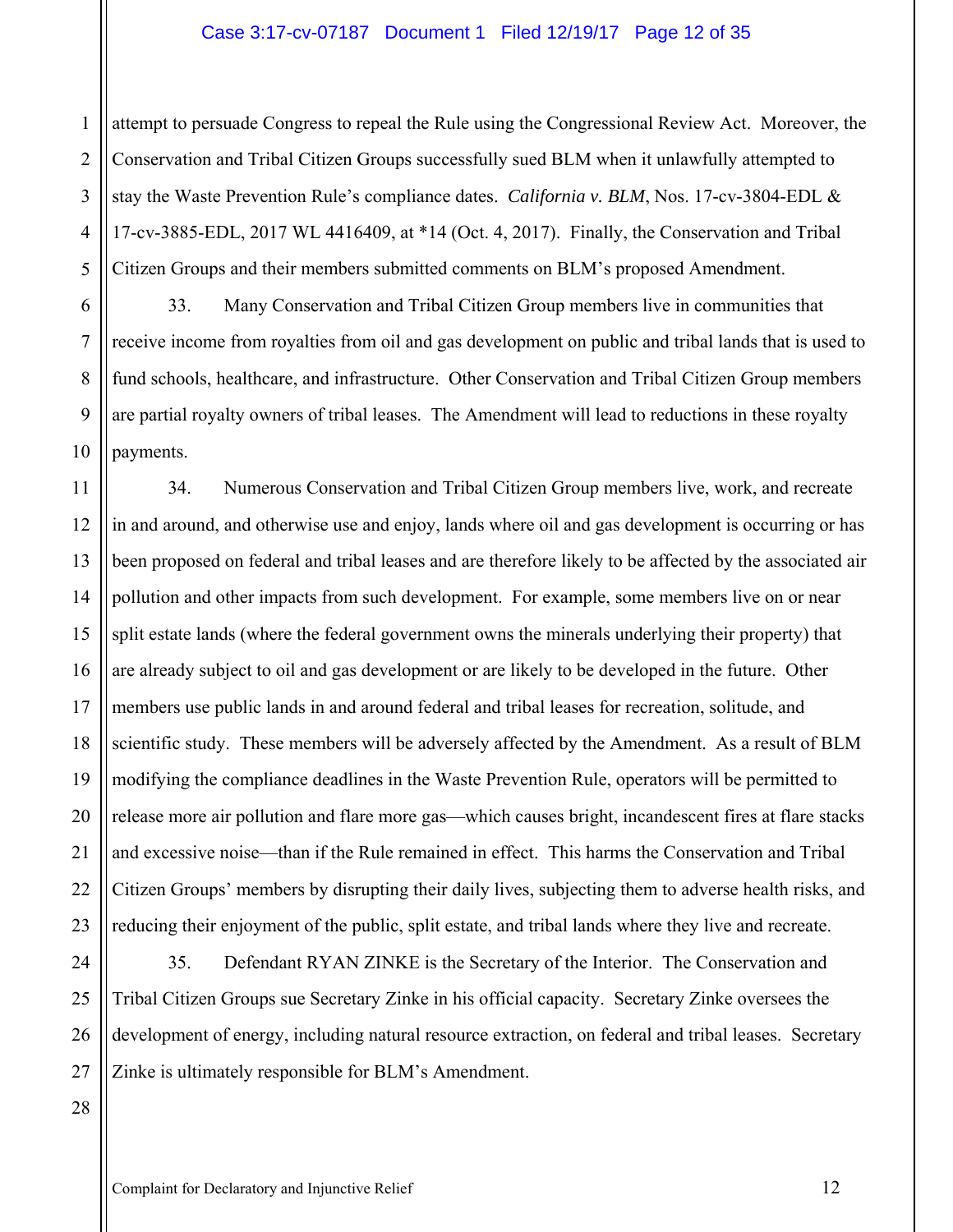36. Defendant BUREAU OF LAND MANAGEMENT is an agency of the United States within the Department of the Interior. BLM is responsible for managing publicly-owned lands and minerals, in accordance with federal law. BLM promulgated the Waste Prevention Rule, and later promulgated the Amendment.

37. Defendant U.S. DEPARTMENT OF THE INTERIOR is an executive branch department that oversees BLM, and is thus ultimately responsible for BLM's Amendment.

## **LEGAL FRAMEWORK**

**I. Mineral Leasing Act and Indian Mineral Leasing Act** 

38. Under the MLA, the Secretary of the Interior must ensure that when oil and gas companies are permitted to develop publicly-owned natural resources, they "use all reasonable precautions to prevent waste of oil or gas." 30 U.S.C. § 225.

39. The MLA also requires that leases include provisions to ensure "the exercise of reasonable diligence, skill, and care in the operation of said property," that "such rules . . . for the prevention of waste as may be prescribed by [the] Secretary shall be observed," and such other provisions as are necessary "for the protection of the interests of the United States," and for "the safeguarding of the public welfare." *Id.* § 187.

40. The Secretary of the Interior also is "authorized to prescribe necessary and proper rules and regulations and to do any and all things necessary to carry out and accomplish the purposes of [the MLA]." 30 U.S.C. § 189.

41. BLM regulates tribal minerals pursuant to the Indian Mineral Leasing Act (IMLA), which provides that "[a]ll operations under any oil, gas, or other mineral lease" issued pursuant to the IMLA or other related statutes "shall be subject to the rules and regulations promulgated by the Secretary of the Interior." 25 U.S.C. § 396d.

24

## **II. Federal Land Policy and Management Act**

25 26 27 42. FLPMA directs BLM to manage the public lands "in a manner that will protect the quality of the . . . scenic . . . environmental, [and] air and atmospheric . . . values." 43 U.S.C.  $$1701(a)(8).$ 

28

1

2

3

4

5

6

7

8

9

10

11

12

13

14

15

16

17

18

19

20

21

22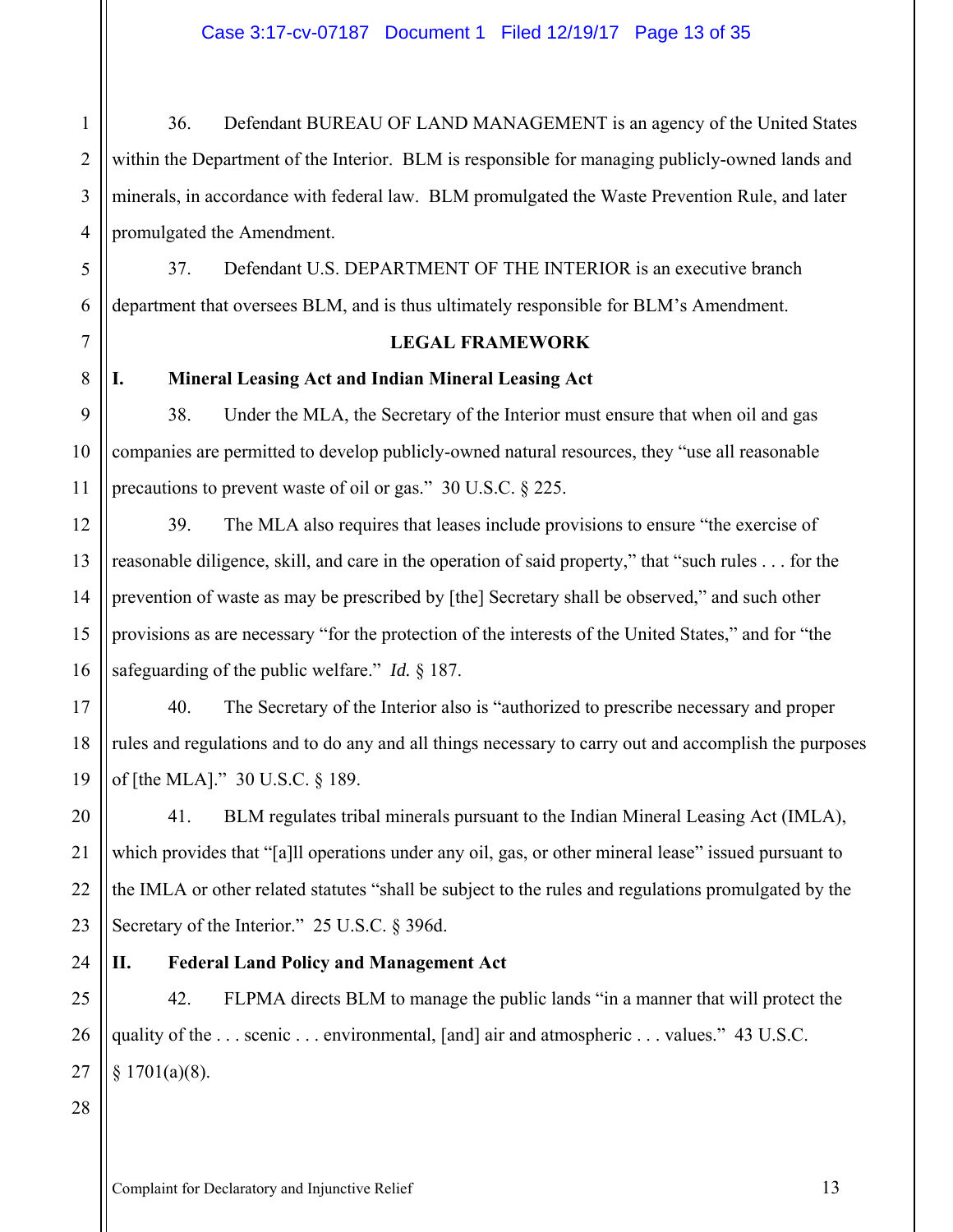43. FLPMA further provides that BLM "shall, by regulation or otherwise, take any action necessary to prevent unnecessary or undue degradation of the [public] lands." *Id.* § 1732(b).

44. FLPMA requires that "[t]he Secretary shall manage the public lands under the principles of multiple use and sustained yield." *Id.* § 1732(a). "Multiple use" is defined as "management of the public lands . . . that takes into account the long-term needs of future generations for renewable and nonrenewable resources, including, but not limited to, recreation . . . minerals . . . and natural, scenic, scientific, and historical values; and harmonious and coordinated management of the various resources without permanent impairment of the productivity of the land and the quality of the environment with consideration being given to the relative values of the resources and not necessarily the combination of uses that will give the greatest economic return or the greatest unit output." *Id.*  $\S 1702(c)$ .

## 12

1

2

3

4

5

6

7

8

9

10

11

14

15

17

## **III. National Environmental Policy Act**

13 16 18 45. Prior to undertaking any "major Federal action[] significantly affecting the quality of the human environment," NEPA requires federal agencies to provide a "detailed statement" explaining "the environmental impact of the proposed action . . . alternatives to the proposed action, . . . and any irreversible and irretrievable commitments of resources which would be involved in the proposed action should it be implemented." 42 U.S.C.  $\S$  4332(2)(C)(i), (iii), (v). Agencies must "integrate the NEPA process with other planning at the earliest possible time." 40 C.F.R. § 1501.2.

19 20 21 46. NEPA analyses are intended "to foster excellent action" and "to help public officials make decisions that are based on [an] understanding of environmental consequences, and take actions that protect, restore, and enhance the environment." *Id.*

22 23 24 25 26 27 47. To determine if preparing an environmental impact statement (EIS) is necessary, Council on Environmental Quality (CEQ) regulations implementing NEPA allow agencies to prepare an environmental assessment (EA) with "sufficient evidence and analysis for determining whether to prepare an environmental impact statement or a finding of no significant impact." 40 C.F.R. § 1508.9. Department of the Interior regulations include a similar requirement. *See* 43 C.F.R. § 46.300.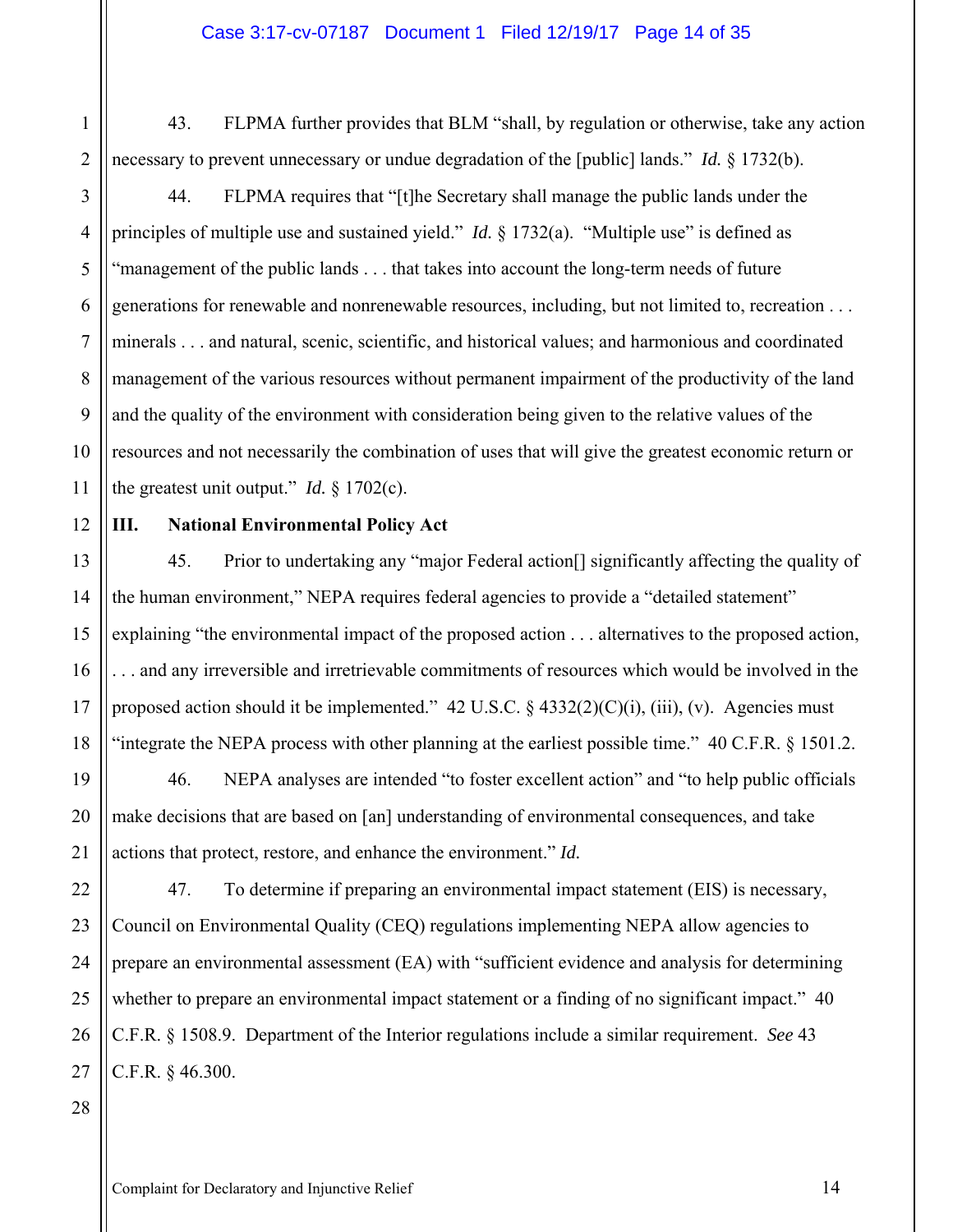#### Case 3:17-cv-07187 Document 1 Filed 12/19/17 Page 15 of 35

1 2 3 4 5 6 48. Relevant factors in determining whether an EIS is necessary include "consideration of both context and intensity." 40 C.F.R. § 1508.27. Factors relevant to "intensity" include "[t]he degree to which the proposed action affects public health or safety," "[t]he degree to which the effects on the quality of the human environment are likely to be highly controversial," and "[w]hether the action is related to other actions with individually insignificant but cumulatively significant impacts." *Id.* § 1508.27(b)(2), (4), (7).

49. Regardless of whether agencies choose to prepare an EIS or EA, they must "[r]igorously explore and objectively evaluate all reasonable alternatives." *Id.* § 1502.14(a). In mandating the comparative analysis of reasonable alternatives, agencies are able to "sharply defin[e] the issues and provid[e] a clear basis for choice among options by the decisionmaker and the public." *Id*. § 1502.14. CEQ regulations implementing NEPA identify the alternatives analysis as the "heart" of a NEPA document. *Id.* § 1502.14.

13 14 15 16 17 18 19 20 21 50. An EIS or EA must take a hard look at the direct, indirect, and cumulative impacts of each reasonable alternative. *Id.* §§ 1502.16(a), (b), 1508.7, 1508.8, 1508.25(c). Direct impacts are those impacts "caused by the action and [that] occur at the same time and place." *Id.* § 1508.8. Indirect impacts are "caused by the action and are later in time or farther removed in distance, but are still reasonably foreseeable." *Id.* Cumulative impacts are "the impact[s] on the environment which results from the incremental impact of the action when added to other past, present, and reasonably foreseeable future actions regardless of what agency (Federal or non-Federal) or person undertakes such other actions. Cumulative impacts can result from individually minor but collectively significant actions taking place over a period of time." *Id.* § 1508.7.

22 23 24 25 51. "Agencies shall insure the professional integrity, including scientific integrity, of the discussions and analyses in environmental impact statements." *Id.* § 1502.24. An agency's environmental analysis must be based on "high quality" information, "[a]ccurate scientific analysis," and "expert agency comments." *Id.* § 1500.1(b).

26

7

8

9

10

11

12

## **IV. Administrative Procedure Act**

27 28 52. The APA requires agencies to provide the public with notice before they adopt, amend, or repeal a regulation. 5 U.S.C. § 553(b). The notice shall include "reference to the legal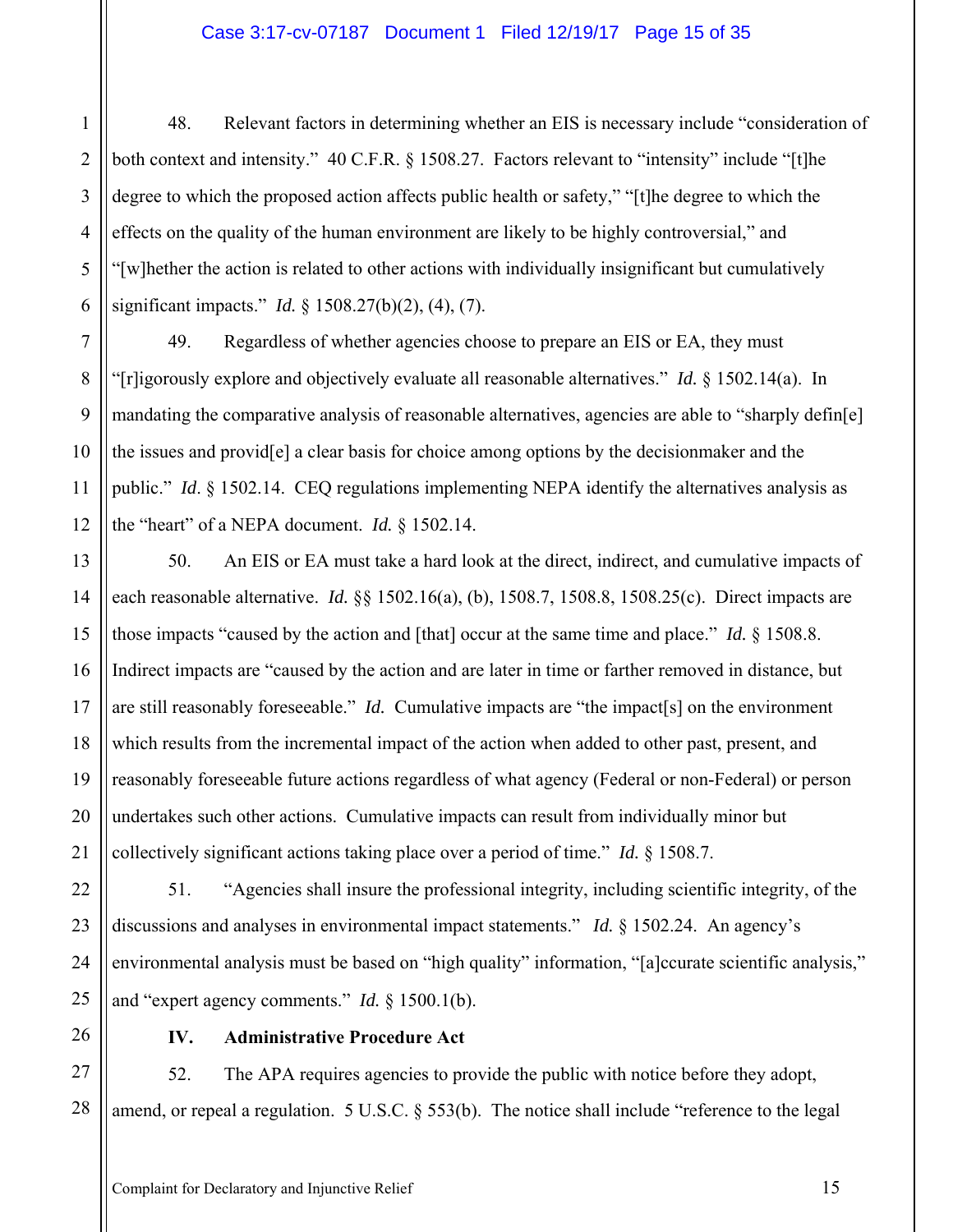## Case 3:17-cv-07187 Document 1 Filed 12/19/17 Page 16 of 35

1 2 3 4 5 authority under which the rule is proposed; and either the terms or substance of the proposed rule." *Id.* Agencies must also solicit comments, "giv[ing] interested persons an opportunity to participate in the rule making through submission of written data, views, or arguments." *Id.* § 553(c). After consideration of the comments, "the agency shall incorporate in the rules adopted a concise general statement of their basis and purpose." *Id*.

6 8 9 10 53. The APA also authorizes judicial review of agency actions and provides that courts "shall . . . hold unlawful and set aside agency action, findings, and conclusions found to be arbitrary, capricious, an abuse of discretion, or otherwise not in accordance with law . . . in excess of statutory jurisdiction, authority, or limitations, or short of statutory right; . . . [or] without observance of procedure required by law." *Id.*  $\S 706(2)(A)$ , (C), (D).

54. As a component of judicial review, "to prevent irreparable injury, the reviewing court . . . may issue all necessary and appropriate process to postpone the effective date of an agency action or to preserve status or rights pending conclusion of the review proceedings." *Id.* § 705.

## **FACTUAL BACKGROUND**

7

11

12

13

14

15

16

17

18

#### **I. BLM Develops the Waste Prevention Rule**

55. BLM adopted the Waste Prevention Rule pursuant to its authority under the MLA, FLPMA, and other statutes to address wasteful venting, flaring, and leaking of natural gas from oil and gas leases developing federal or tribal minerals.

19 20 21 22 23 24 25 26 56. BLM has long regulated venting and flaring of publicly owned natural gas produced from federal leases, and determined when operators must pay the federal government royalties for wasted gas. *See* Notice To Lessees and Operators of Onshore Federal and Indian Oil and Gas Leases (NTL-4A), 44 Fed. Reg. 76,600 (Dec. 27, 1979). When BLM promulgated the Waste Prevention Rule in 2016, it replaced NTL-4A. This was the first update of its standards for venting and flaring publicly-owned natural gas since NTL-4A was issued in 1979. BLM determined that it was necessary to update NTL-4A because it did not reflect modern technologies and practices, was subject to inconsistent application, and was not effective in minimizing waste and lost royalties.

27 28 57. BLM also adopted the Rule in response to recommendations from several oversight reviews, including reviews by the Office of the Inspector General of the Department of the Interior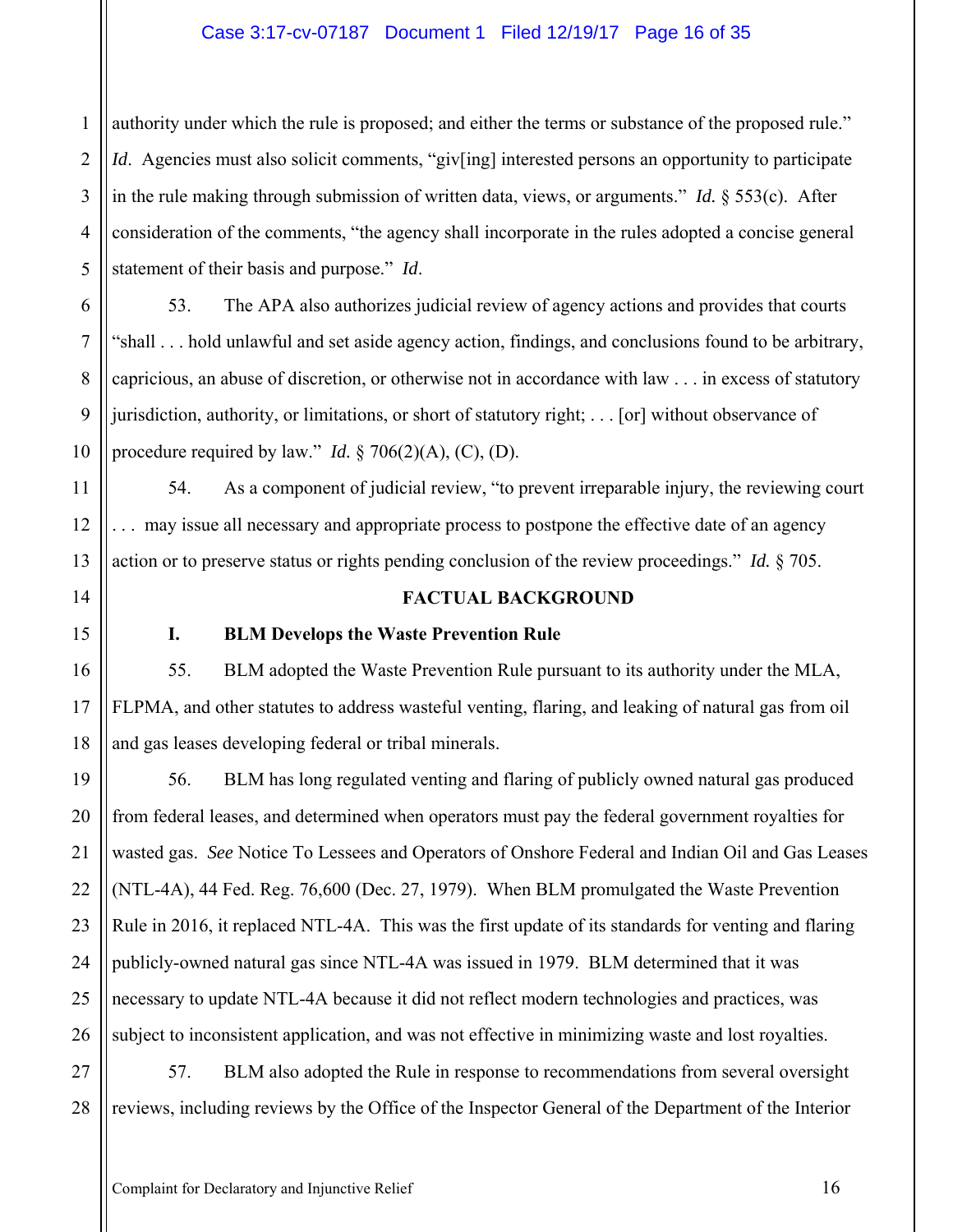and the Government Accountability Office (GAO). An October 2010 report by the GAO raised concerns about waste of public resources and the inadequacies of BLM's existing requirements. The GAO specifically recommended that BLM update its regulations to take advantage of opportunities to capture additional recoverable natural gas using available technologies.

58. BLM estimates that federal oil and gas lessees vented or flared more than 462 bcf of natural gas on public and tribal lands between 2009 and 2015. This figure does not include natural gas that leaked from various pieces of drilling, storage, and processing equipment. As a result of this waste, states, tribes, and federal taxpayers lost millions of dollars annually in royalty revenues. These revenues otherwise would have been available to fund schools, health care, and infrastructure.

59. In 2014 BLM commenced the rulemaking process for the Waste Prevention Rule. BLM solicited extensive stakeholder feedback through public forums held in communities across the country. BLM issued a proposed rule, incorporating this feedback, in early 2016. BLM again held public hearings, as well as tribal outreach sessions, at locations around the country. The agency received more than 330,000 public comments. BLM finalized the Waste Prevention Rule on November 18, 2016. The Rule's effective date was January 17, 2017.

16 17 18 19 22 23 60. BLM determined that the Rule's requirements were reasonable and cost-effective measures to minimize waste. The Rule requires operators to capture and sell natural gas that would otherwise be vented or flared by establishing a phased-in capture target that tightens from 85% in January 2018 to 98% by 2026. The Rule also sets specific performance standards to reduce waste from some types of equipment, including storage tanks and pneumatic controllers. The Rule further requires operators to periodically inspect their facilities for leaks, and to promptly repair any leaks identified. The Rule includes exemptions if compliance would cause operators to abandon development of significant oil or gas resources.

24 25 26 27 61. Operators were required to comply with some of the Rule's requirements, such as the requirement to submit unenforceable waste minimization plans with applications for permits to drill, starting on January 17, 2017. For other requirements provisions, BLM set an initial compliance deadline of January 17, 2018, one year after the Rule's effective date.

28

1

2

3

4

5

6

7

8

9

10

11

12

13

14

15

20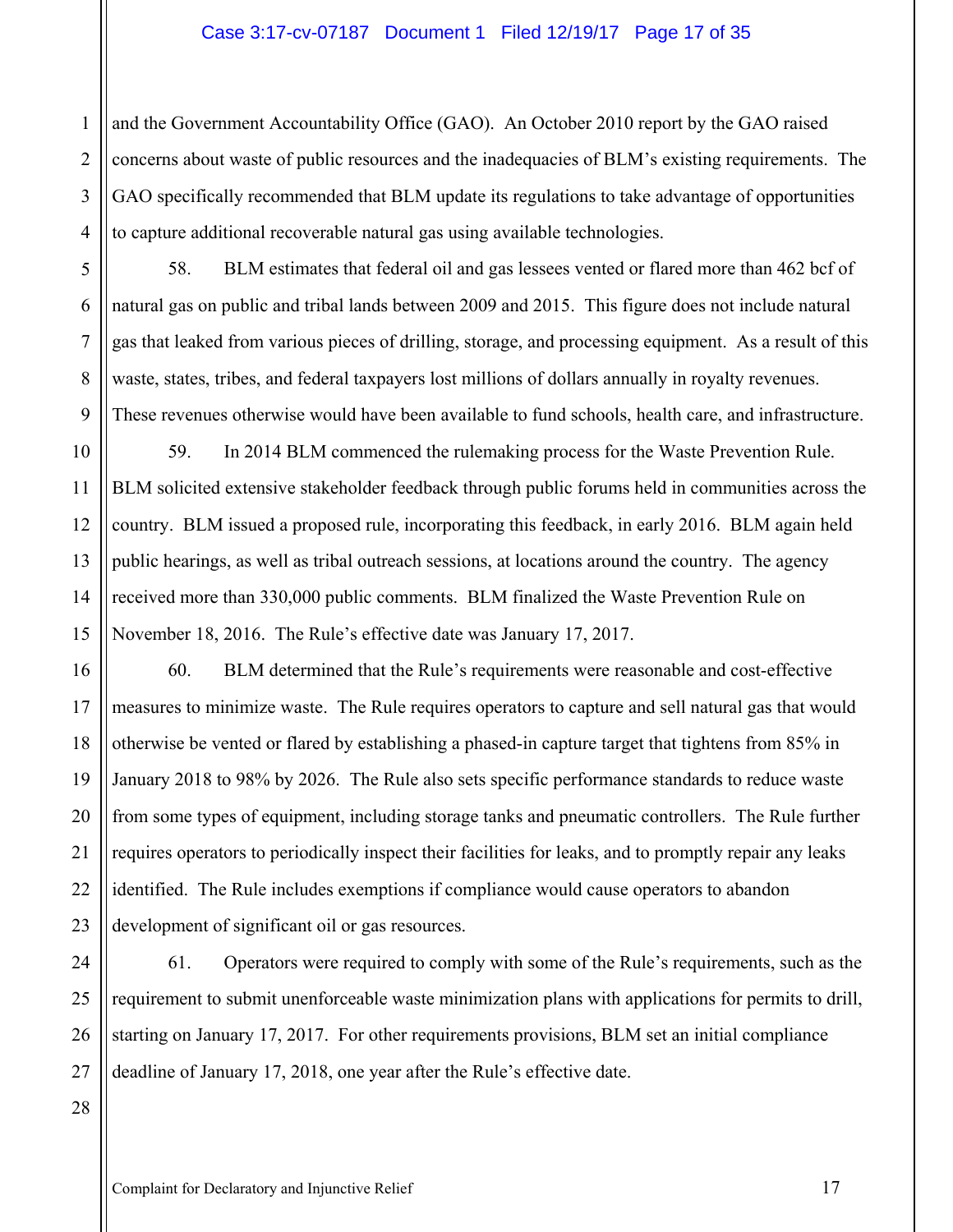#### Case 3:17-cv-07187 Document 1 Filed 12/19/17 Page 18 of 35

62. BLM estimates that the Rule would reduce wasteful venting and methane emissions by 35% and wasteful flaring by 49%. BLM also estimates that the Rule would increase royalties by up to \$14 million per year.

63. BLM also found that the Rule would significantly benefit local communities, public health, and the environment. For example, BLM found that the Rule would reduce the visual and noise impacts associated with flaring. BLM further found that the Rule would protect communities from smog and carcinogenic air toxic emissions, and reduce greenhouse gas emissions. BLM estimated that the Rule would reduce emissions of methane by 175,000 to 180,000 tons per year (tpy), volatile organic compounds by 250,000 to 267,300 tpy, and hazardous air pollutants by 1,859 to 2,031 tpy.

64. In accordance with Executive Order 12,866, BLM prepared a regulatory impact analysis (RIA) that examined the costs and benefits of the Rule. Overall, BLM concluded that the Waste Prevention Rule's benefits outweighed its costs "by a significant margin" with "net benefits ranging from \$46 million to \$199 million per year." 81 Fed. Reg. at 83,014.

65. BLM also evaluated the cost of the Rule on small businesses. It determined that the average annual compliance costs would range from about \$44,600 to \$65,800 for each company. Based on the midpoint average of \$55,200, BLM estimated that compliance costs would constitute approximately 0.15% of per company profits. Based on this analysis, BLM concluded that the Rule was not expected to impact investment decisions or employment in the oil and gas industry.

20 21 22 23 24 25 26 27 66. Part of BLM's net benefits calculation was based on the social cost of methane. BLM relied upon an estimate of the social cost of methane that was published in peer-reviewed literature and approved for use by an inter-agency working group, made up of representatives of 12 agencies, including the Department of the Interior and the White House Office of Management and Budget. This social cost of methane estimate was based on a closely related social cost estimate for carbon dioxide developed by the interagency working group in 2010, which has been subject to extensive public comment and peer review, including review by the National Academy of Sciences. In the preamble to the Waste Prevention Rule, BLM discussed the limitations of the social cost of methane

28

1

2

3

4

5

6

7

8

9

10

11

12

13

14

15

16

17

18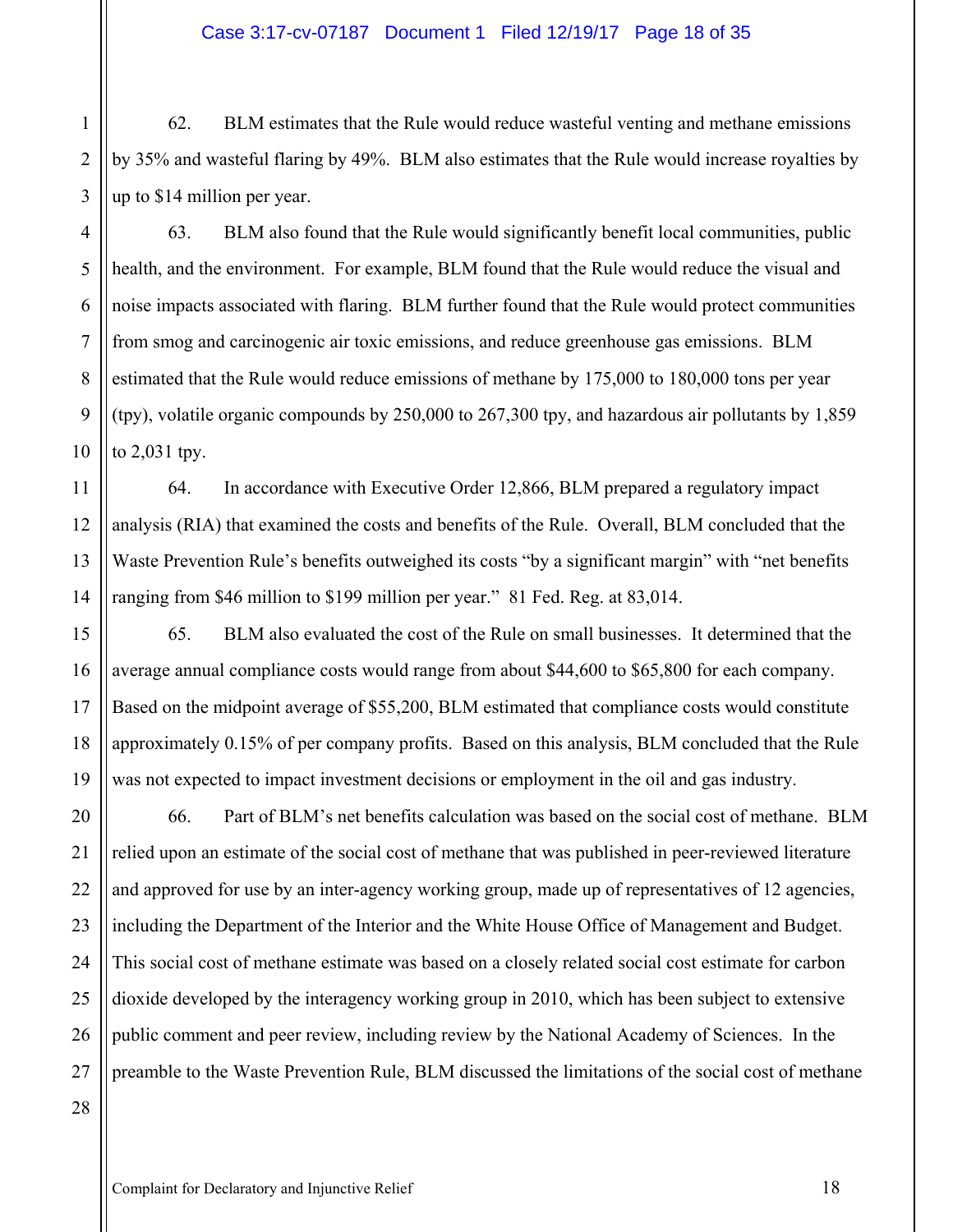1 2 metric, but nevertheless concluded that it represents the best available information about the social benefits of methane reductions to be used in a cost-benefit analysis.

# 3 4

5

6

7

8

9

10

11

## **II. The New Presidential Administration Decides to Revise or Rescind the Rule and Unsuccessfully Attempts to Alleviate Compliance Obligations.**

67. The Western Energy Alliance (WEA), other industry groups, and the states of North Dakota, Wyoming, and Montana challenged the Waste Prevention Rule in the District of Wyoming. The district court denied their request for a preliminary injunction, and the Waste Prevention Rule went into effect on January 17, 2017.

68. WEA, the American Petroleum Institute (API) and other industry groups, as well as some states, also lobbied members of Congress to repeal the Rule using the Congressional Review Act (CRA).

12 13 14 15 16 17 69. While still a member of the U.S. House of Representatives, Secretary Zinke voted in favor of repealing the Waste Prevention Rule through the CRA. Once he became the Secretary of the Interior, Secretary Zinke lobbied Congress to repeal the Rule. When asked about the Waste Prevention Rule by a reporter, Secretary Zinke characterized it as "duplicative and unnecessary." He later answered "yes" when asked by a Senate committee if he supported congressional efforts to repeal the Rule through the CRA.

18 70. However, a majority of Senators voted against the motion to proceed to debate on the CRA resolution on May 10, 2017. On May 11, 2017, the window for expedited consideration under the CRA expired.

71. Prior to the Senate vote, on March 28, 2017, President Trump issued Executive Order No. 13,783, directing the Secretary of the Interior to consider revising or rescinding the Waste Prevention Rule. Exec. Order No. 13,783, Promoting Energy Independence and Economic Growth, at § 7(b)(iv), 82 Fed. Reg. 16,093, 16,093 (Mar. 28, 2017).

25 26 27 72. The next day, Secretary Zinke issued Secretarial Order No. 3349 directing the BLM Director to review the Rule and report to the Assistant Secretary of Land and Minerals Management within 21 days on whether the Rule is fully consistent with the policies set forth in Executive Order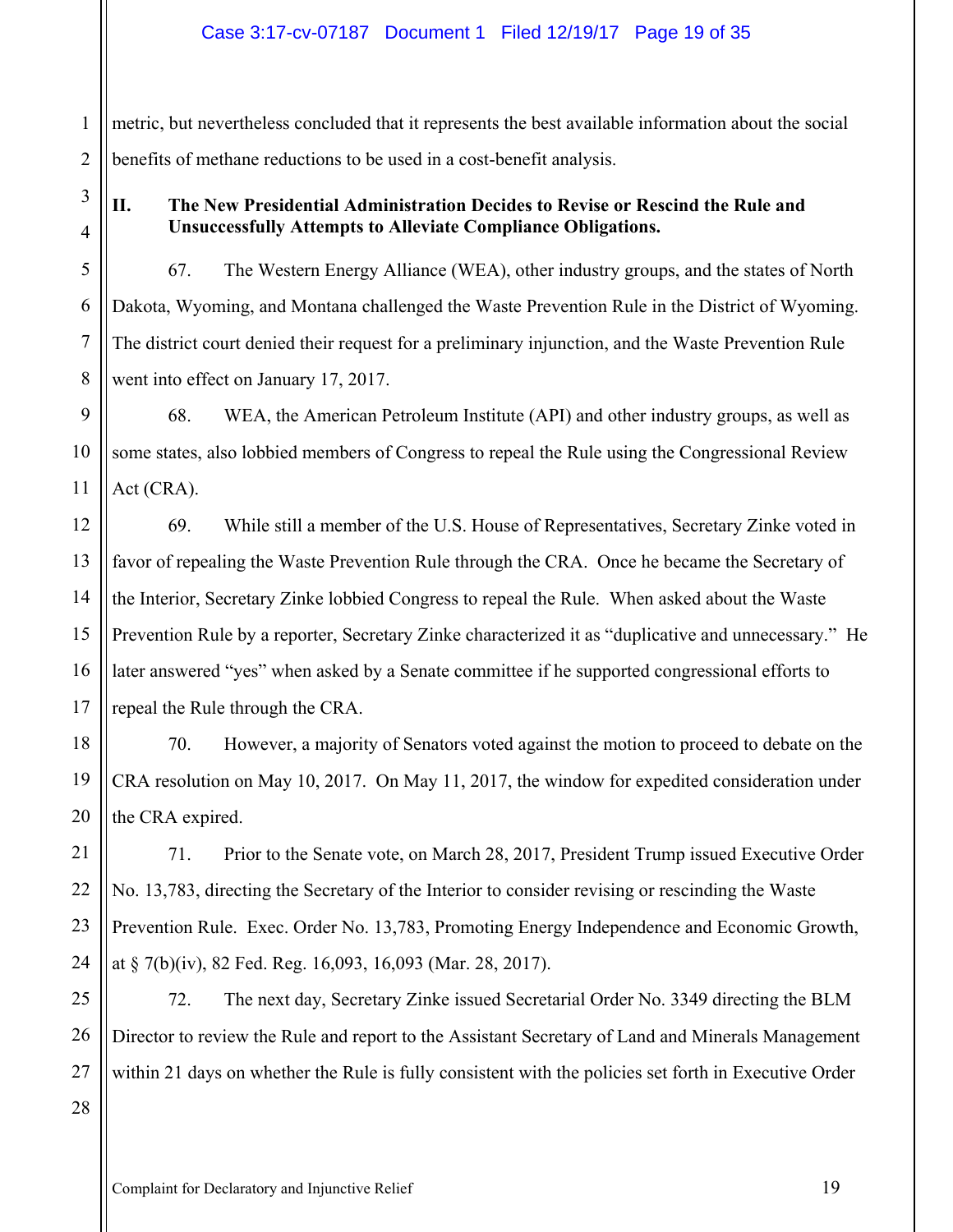2 No. 13,783. Secretary of the Interior, Order No. 3349, American Energy Independence, at § 5(c)(ii) (Mar. 29, 2017).

73. On April 4, 2017, WEA sent a written request to Secretary Zinke, asking BLM to suspend the Waste Prevention Rule during the ongoing administrative review of the Rule.

74. On May 16, 2017, API also sent a letter requesting that BLM postpone the Rule's compliance dates.

75. BLM's Acting Director completed the 21-day report required by the Secretarial Order. A copy of that report has not been made public. BLM has failed to release copies of the 21 day report in response to multiple requests under the Freedom of Information Act submitted by the Conservation and Tribal Citizen Groups.

11 12 76. BLM then developed a "three-step plan" to propose to revise or rescind the Waste Prevention Rule and prevent any costs associated with compliance with the Rule in the interim.

13 14 15 16 17 18 77. BLM took the first step on June 15, 2017 when, without notice or an opportunity for public comment, BLM issued a notice under 5 U.S.C. § 705 staying all sections of the Rule with compliance dates one year or more after the Rule's effective date. 82 Fed. Reg. 27,430 (June 15, 2017). BLM stayed the Rule in response to WEA's and API's claims that the Rule was too costly. BLM also concluded a stay was necessary because of the uncertain future of the requirements due to the administration's decision to reconsider the Rule.

19 20 21 22 23 24 25 26 78. The Conservation and Tribal Citizen Groups, as well as the States of California and New Mexico, filed suit against BLM's stay in the Northern District of California. BLM moved to transfer venue to the District of Wyoming. This Court denied that motion, holding that the Northern District of California had a significant interest in the litigation as a result of the millions of acres of BLM-managed lands and minerals in the state. Order Denying Defs.' Mot. to Transfer at 4, 7, *California v. BLM*, Nos. 17-cv-3804-EDL (Sept. 7, 2017), ECF No. 73.The Court also held that the Conservation and Tribal Citizen groups have close ties to California sufficient to support venue. *Id.* at 4.

27 28 79. This Court later granted the Conservation and Tribal Citizen Groups' and the states' motions for summary judgment, declared that BLM's purported attempt to stay the Rule's

1

3

4

5

6

7

8

9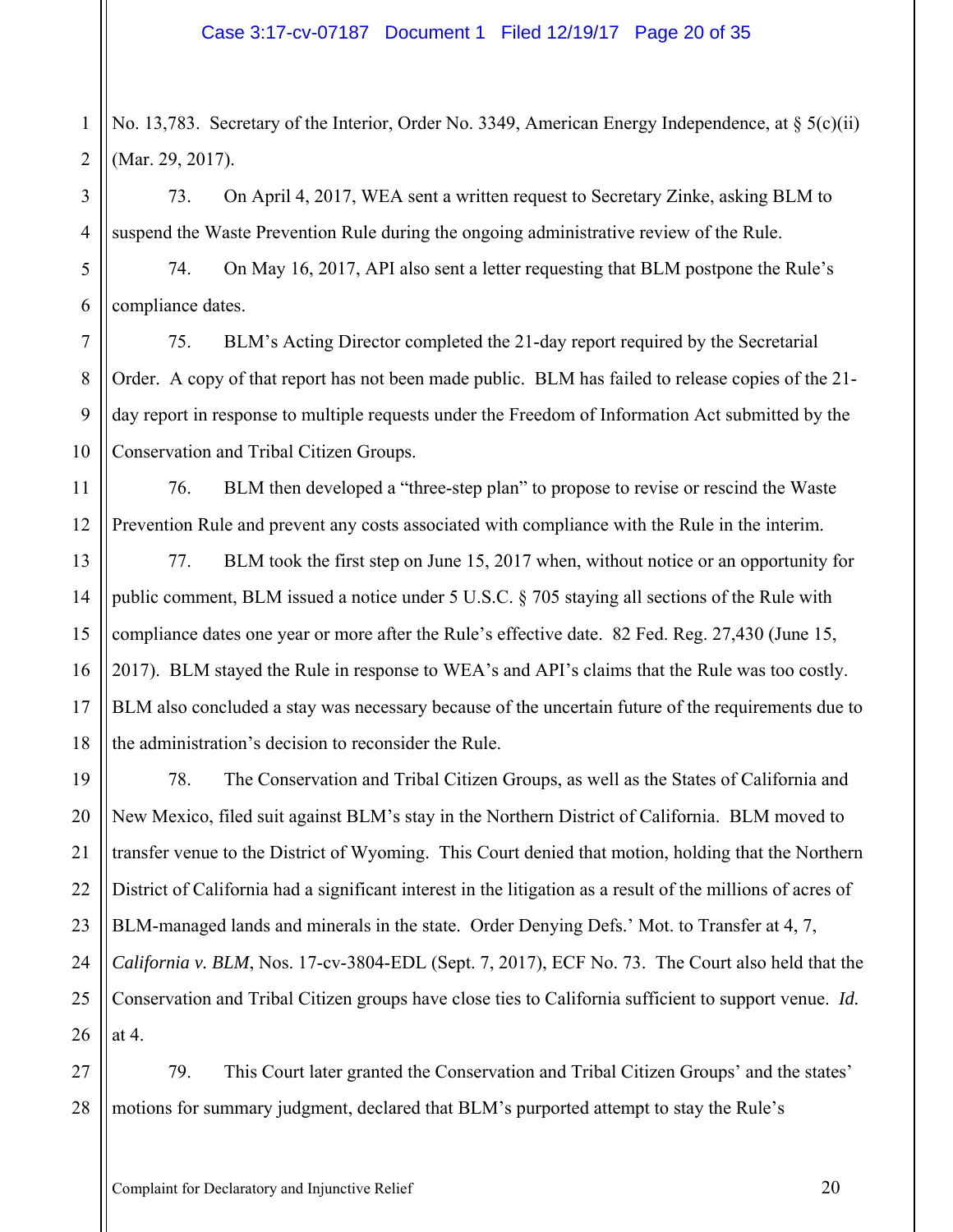1 2 3 compliance dates violated the APA, vacated the stay, and ordered BLM to reinstate the Rule in its entirety. *California v. BLM*, Nos. 17-cv-3804-EDL & 17-cv-3885-EDL, 2017 WL 4416409, at \*14 (Oct. 4, 2017).

80. The Court explained that "[t]he retraction of a duly-promulgated regulation requires compliance with the APA's notice-and-comment procedures." *Id.* at \*9. It further explained that "the policy underlying the statutory requirement of notice-and-comment is equally applicable to the repeal of regulations as to their adoption." *Id.* at \*10.

8 9 10 12 81. The Court further held that BLM "entirely failed to consider the benefits of the Rule, such as decreased resource waste, air pollution, and enhanced public revenues." *Id.* at \*11. It reasoned that "[w]ithout considering both the costs and the benefits of postponement of the compliance dates, the Bureau's decision failed to take this 'important aspect' of the problem into account and was therefore arbitrary." *Id.*

82. As a result of this Court's Order, the Waste Prevention Rule was in effect until BLM finalized the Amendment.

4

5

6

7

11

13

14

15

16

17

18

19

## **III. BLM Proposes and Finalizes the Amendment.**

83. One day after the Court reinstated the Rule, BLM took the second step of its threestep plan, proposing a rule to amend most of the Rule's compliance deadlines by extending them for a year. 82 Fed. Reg. 46,458 (Oct. 5, 2017). BLM proposed the one-year extension to allow sufficient time for the agency to further revise or rescind the Rule.

20 21 22 23 24 25 84. After issuing the proposal, BLM publicly represented that it *would* modify the Rule's compliance dates. BLM informed the Wyoming district court that it planned to finalize the Amendment by December 8, 2017 and that its final action would alleviate the Petitioners' concerns about compliance with the Rule. BLM also informed the court that it was working on a second rulemaking to revise or rescind the Waste Prevention Rule, which would obviate the need to proceed with the merits.

26 27 28 85. BLM solicited public comment on its proposal for just 30 days. This was much shorter than the 74-day comment period on the Waste Prevention Rule. BLM did not hold any public hearings, as it had when developing the Waste Prevention Rule. Although BLM received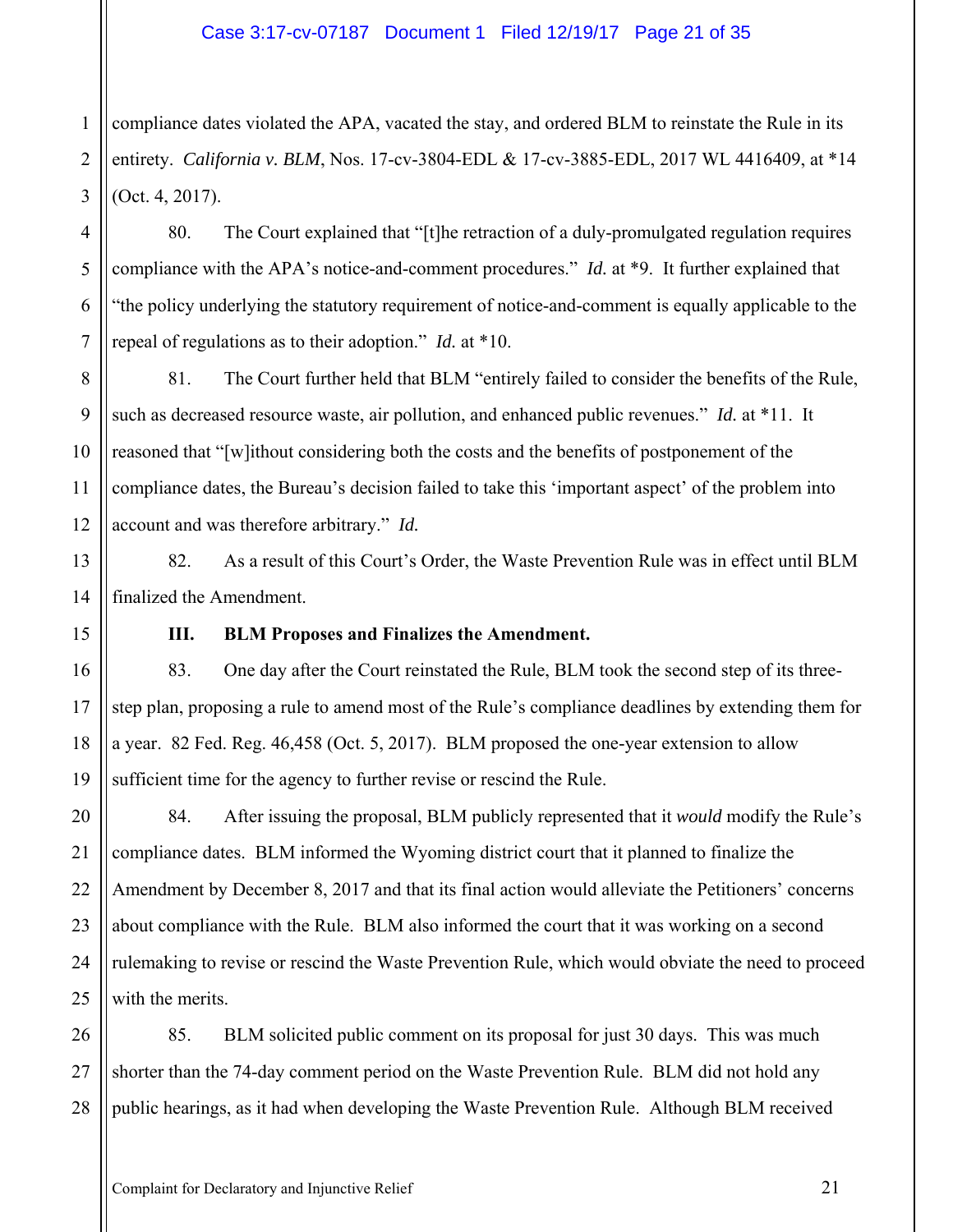1 2 numerous requests to extend the public comment period and hold public hearings, BLM refused to do so.

86. The sum total of BLM's stakeholder outreach involved two letters and a follow-up call to tribal governments.

87. BLM received over 158,000 public comments on the Amendment, including approximately 750 unique comments. The Conservation and Tribal Citizen Groups submitted extensive comments objecting to the Amendment.

3

4

5

6

7

8

88. BLM finalized the Amendment on December 8, 2017.

9 10 11 12 89. The Amendment will take effect on January 8, 2017. Despite having stated in its proposal that the Amendment is a major rule (and would therefore could not take effect until February 8, 2017), in its final Rule BLM states that the Amendment is *not* a major rule. BLM provides no explanation for this change.

13 14 15 16 17 18 19 90. The Amendment modifies the Waste Prevention Rule by suspending until January 17, 2019 the obligation to comply with requirements of the Rule that have been in place since January 17, 2017, such as the requirement to prepare a waste management plan prior to drilling. The Amendment also revises the Waste Prevention Rule by delaying for a year the provisions of the Rule with compliance deadlines on or after January 18, 2017. BLM states that the Amendment suspends or delays all the requirements that "generate benefits of gas savings or reductions in methane emissions." 82 Fed. Reg. at 58,051.

91. BLM prepared an RIA for the Amendment. The RIA estimates that the Amendment will lead to decreased natural gas production of around 9.0 billion cubic feet during the year it is in place. This gas would have been captured and put to use under the Waste Prevention Rule. BLM estimates that the Amendment will lead to a corresponding reduction in royalties of \$2.61 million.

24 25 26 27 92. BLM projects additional emissions of 175,000 tons of methane and 250,000 tons of volatile organic compounds during the year of the Amendment. These methane emissions are the climate equivalent of adding 3,000,000 passenger vehicles to the road during that time (at the 20 year global warming potential).

28

20

21

22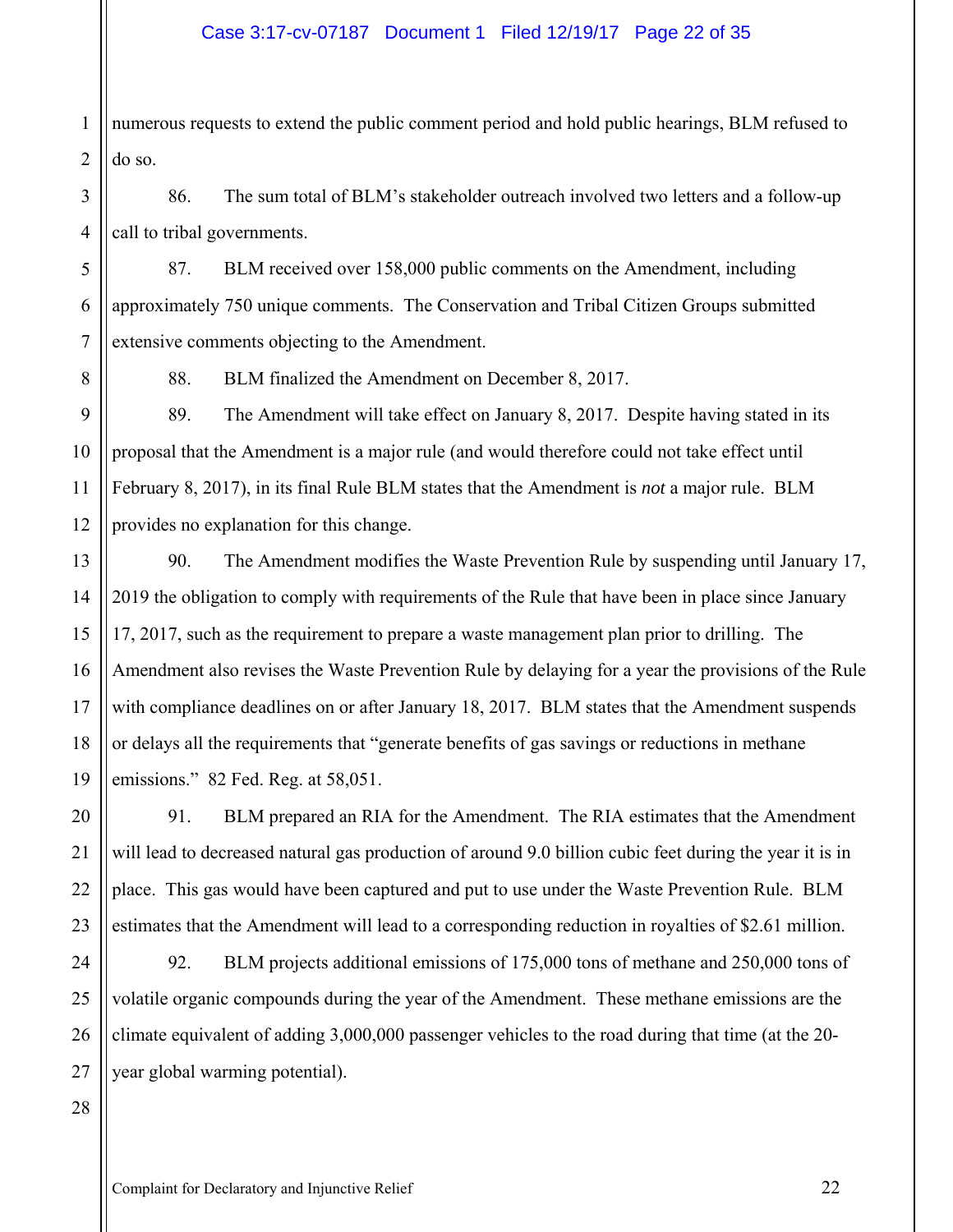#### Case 3:17-cv-07187 Document 1 Filed 12/19/17 Page 23 of 35

93. BLM states that the Amendment is authorized under its authority to revise its existing regulations. At the same time, BLM claims that the Amendment does not substantively change the Waste Prevention Rule. BLM provides no explanation for how the Amendment is consistent with its statutory mandates under the MLA, FLPMA, or other statutes.

94. The Waste Prevention Rule replaced BLM's existing waste prevention regulations found in NTL-4A. The Amendment neither reinstates NTL-4A nor analyzes or provides any interim regulations or guidance to prevent waste. But BLM's Amendment RIA erroneously assumes that the suspension will result in a return to NTL-4A and thereby underestimates the waste of natural gas, lost royalties and social harms that will occur under the Amendment.

95. BLM points to other federal, tribal, and state regulations that limit waste. In the Waste Prevention Rule, however, BLM determined that these existing regulations were not sufficient to adequately limit waste. BLM offers no explanation for its change in position. BLM also does not discuss the impact of EPA's similar proposal to suspend its regulations in anticipation of later revising or rescinding them.

96. BLM states that the purpose of the Amendment is to avoid imposing compliance costs on operators for provisions that may be revised or rescinded in the future. BLM also expresses its desire to avoid expending agency resources implementing the Rule.

18 97. BLM concedes that the Amendment is a direct outgrowth of President Trump's direction in Executive Order 13,783 to consider whether it is appropriate to rescind or revise the Waste Prevention Rule. BLM claims that its initial review of the Waste Prevention Rule found that "some provisions of the 2016 final rule add considerable regulatory burdens that unnecessarily encumber energy production, constrain economic growth and prevent job creation." 82 Fed. Reg. at 58,050. BLM offers no evidence in support of this conclusion, which conflicts with its prior position that compliance costs are modest and unlikely to significantly affect even the smallest companies or affect employment in the industry.

26 27 28 98. Although BLM did not identify any specific burdens to industry in the proposed rule, in the final Amendment BLM states, without support, that there is "newfound concern" that the Waste Prevention Rule's requirements would pose a burden to operators of marginal or low-

1

2

3

4

5

6

7

8

9

10

11

12

13

14

15

16

17

19

20

21

22

23

24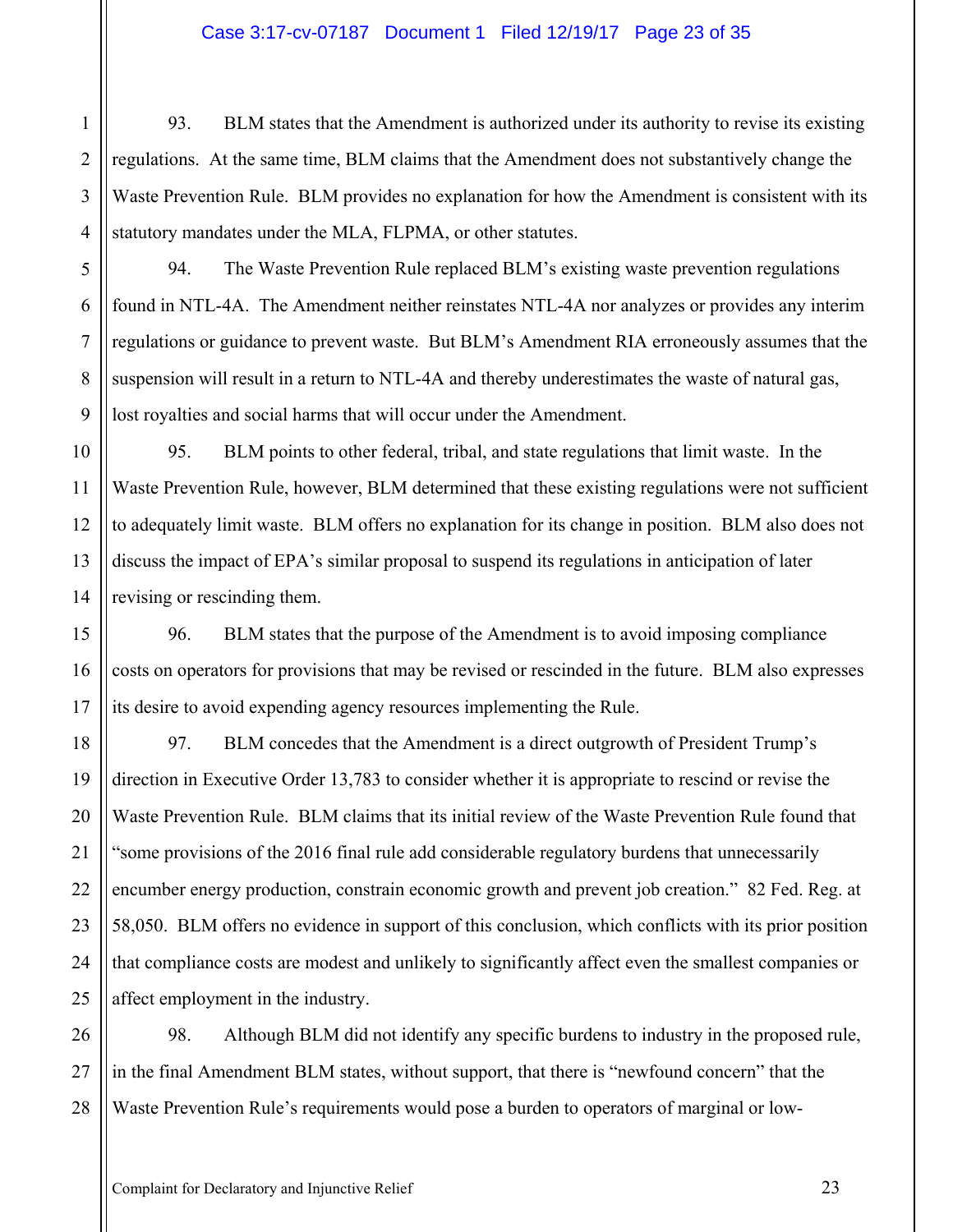1 2 producing wells. This conflicts with BLM's prior position that the Rule reasonably accounted for marginal or low-producing wells.

3 4 5 6 7 8 9 99. Nor does the agency explain how its conclusions regarding the burdens to industry are consistent with its own findings in the Amendment RIA. Indeed, BLM determines that the Amendment will have no significant economic benefit for even the smallest companies. The Amendment RIA concludes that the average reduction in compliance costs associated with the Amendment would be a small fraction of a percent (0.17%) of the profit margin for small companies. Based on this analysis, BLM concludes that a one-year suspension would not substantially alter the investment or employment decisions of firms.

10 11 12 13 14 15 16 17 18 19 20 21 100. BLM also fails to explain how its decision to amend the compliance deadlines is consistent with its stated goal of not substantially burdening the industry, or its previous analysis finding that several of the Waste Prevention Rule requirements would pay for themselves through cost savings. For example, in the Waste Prevention Rule RIA, BLM estimated that the pneumatic controller requirement would pay for itself, imposing costs of about \$2 million per year while generating cost savings from product recovery of \$3 to \$4 million per year. Likewise, BLM had estimated that the liquids unloading provisions would impose costs of about \$6 million per year and would generate cost savings of \$5 to \$9 million per year. BLM did not explain in the Amendment RIA why or how it changed its estimates of cost savings associated with the Waste Prevention Rule from those in the Waste Prevention Rule RIA. BLM acknowledged in the Amendment RIA that the capture target requirements would entail no compliance costs during the year of the Compliance Revision, yet proceeded to suspend those requirements anyway.

22 23 24 25 26 27 101. In the Amendment RIA, BLM uses a new estimate of the social cost of methane that diverges from the one approved by the interagency working group and used to evaluate the Waste Prevention Rule. The estimate used to evaluate the Waste Prevention Rule is based on peerreviewed literature and analyses that have undergone extensive public comment and external review. The estimate used to evaluate the Amendment has undergone no such review. Indeed, the Amendment is the first time the federal government has relied on this estimate in a rulemaking.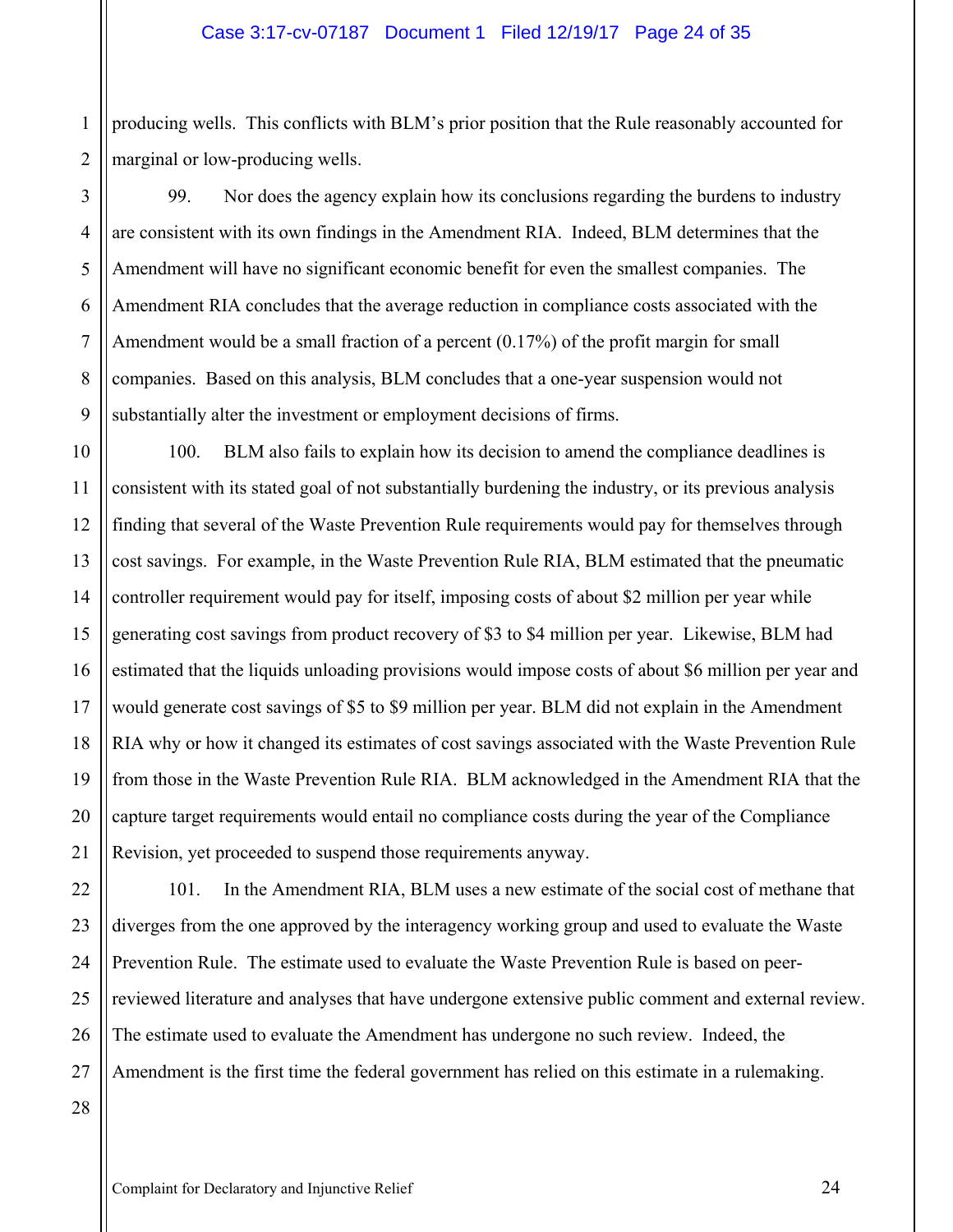1 2 BLM states that the new estimate is an "interim" value to be used until additional estimates can be developed.

102. BLM made two "interim" changes to the federal government's prior standardized estimates of the social cost of methane. First, BLM reduced the cost estimate to attempt to exclude all harms from climate change that occur outside of the United States. The National Academies and the interagency working group have concluded that no good methodologies for excluding nondomestic harms exist. Second, BLM reduced the apparent benefits of the Rule still further by discounting them at a much higher rate than in the Waste Prevention Rule. This change is contrary to expert consensus and OMB guidance on discounting for policies with long-term, intergenerational benefits.

103. The two "interim" changes that BLM made to the estimates of the social cost of methane eliminate 95% or 87% (depending on the discount rate used) of the estimated cost of the harm from climate change associated from one ton of methane as compared to the social cost of methane that BLM used in the Waste Prevention Rule.

104. The RIA also assumes that the costs and benefits of the Rule will be shifted one year into the future. But the purpose of the Amendment is to relieve operators from compliance obligations while BLM completes the process of revising or rescinding the Rule. By assuming the Waste Prevention Rule will go into effect a year later when that is not BLM's plan, BLM underestimates the impacts of the Amendment.

105. BLM's EA analyzed only two alternatives: a no action alternative and the chosen alternative of suspending the Waste Prevention Rule. BLM did not analyze other reasonable alternatives proposed by members of the public in their comments on the proposed rule. For example, BLM did not analyze the alternative of suspending oil and gas leasing and permitting activities for the duration of the Amendment.

25 26 27 106. BLM committed to its chosen alternative—suspending the Waste Prevention Rule before completing the draft EA. BLM committed to its chosen alternative before it reviewed public comments.

28

3

4

5

6

7

8

9

10

11

12

13

14

15

16

17

18

19

20

21

22

23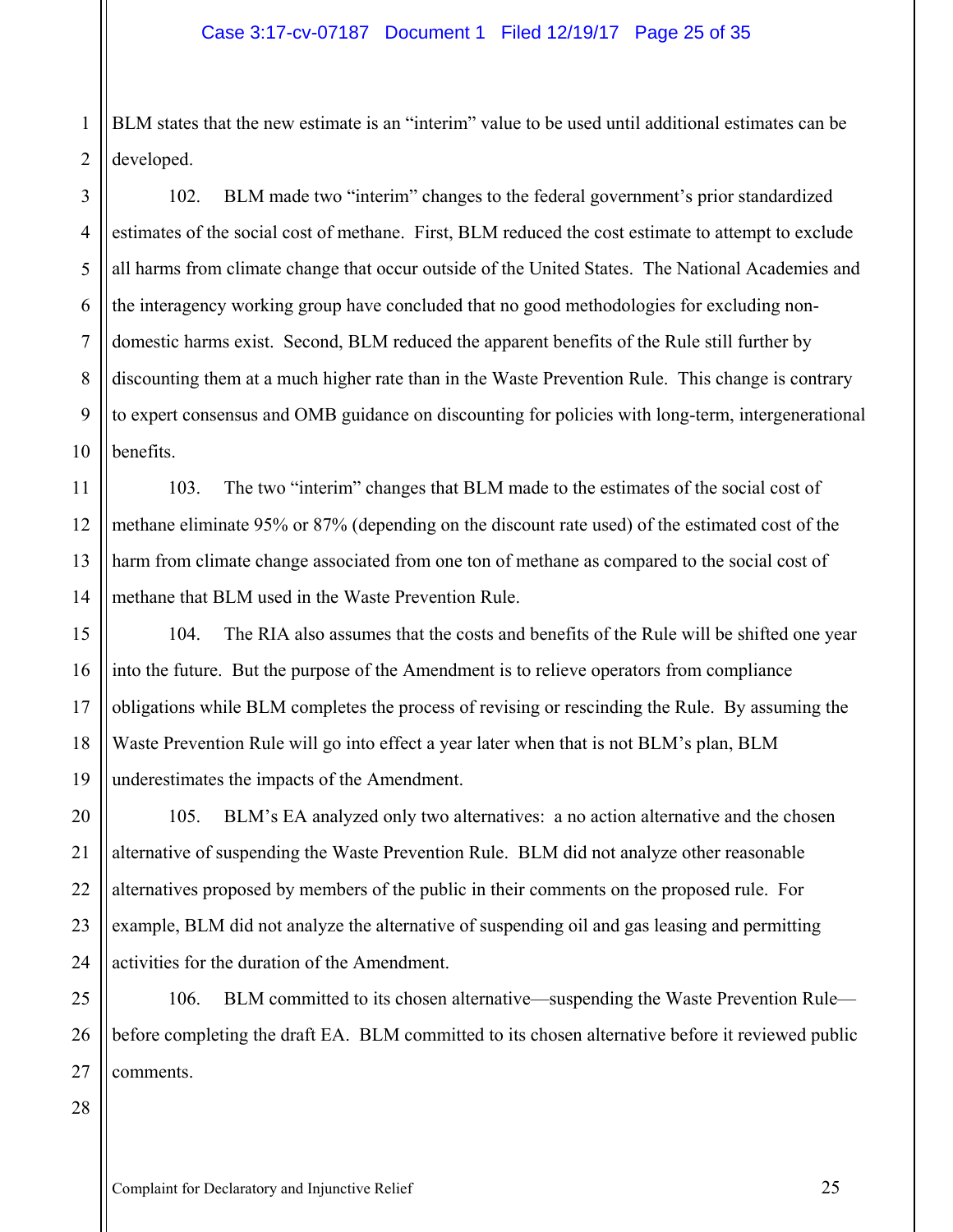107. BLM chose to complete an EA for the Amendment, rather than an Environmental Impact Statement (EIS). It explained its decision in a Finding of No Significant Impact (FONSI).

108. BLM recognizes that the impacts of the action are national in scope, but would primarily be felt in the West. BLM states that the temporary nature of the Amendment mitigates against a finding of significance. In the FONSI, BLM assumes that at the end of the year the Amendment is in place, the requirements of the Waste Prevention Rule will come back into effect. At the same time, BLM acknowledges in the FONSI that the purpose of the Amendment is to ensure operators do not have to comply with the Waste Prevention Rule while BLM considers revising or rescinding the Rule. In the Amendment, BLM indicates that it chose to suspend compliance for one year because that would provide sufficient time for BLM to finalize its revision or rescission.

109. The FONSI does not discuss the significant controversy associated with BLM's "interim" social cost of methane estimate or concerns raised in comments that it dramatically underestimates the harm from the Amendment.

14 16 17 18 19 110. In the EA, BLM projects additional emissions of 175,000 tons of methane, 250,000 tons of volatile organic compounds, and 1,860 tons of hazardous air pollutants during the year of the Amendment. Although the EA quantified these increased emissions, BLM did not analyze how those increased emissions would impact human health and the environment. In the FONSI, BLM discounted the significance of these impacts by arguing that they would occur largely in sparsely populated areas.

20 21 22 23 111. BLM has previously completed EISs for oil and gas development projects with much lower methane, volatile organic compound, and hazardous air pollutant emissions. Despite the Amendment's significant air quality and climate impacts on public health, BLM did not complete an EIS.

24 25 112. In the EA, BLM did not analyze how increased flaring will negatively impact people who live and/or recreate on or near lands managed by BLM.

26 27 113. BLM did not analyze the environmental justice concerns that result from increased flaring and air pollution, including disproportionate impacts on tribal communities.

28

1

2

3

4

5

6

7

8

9

10

11

12

13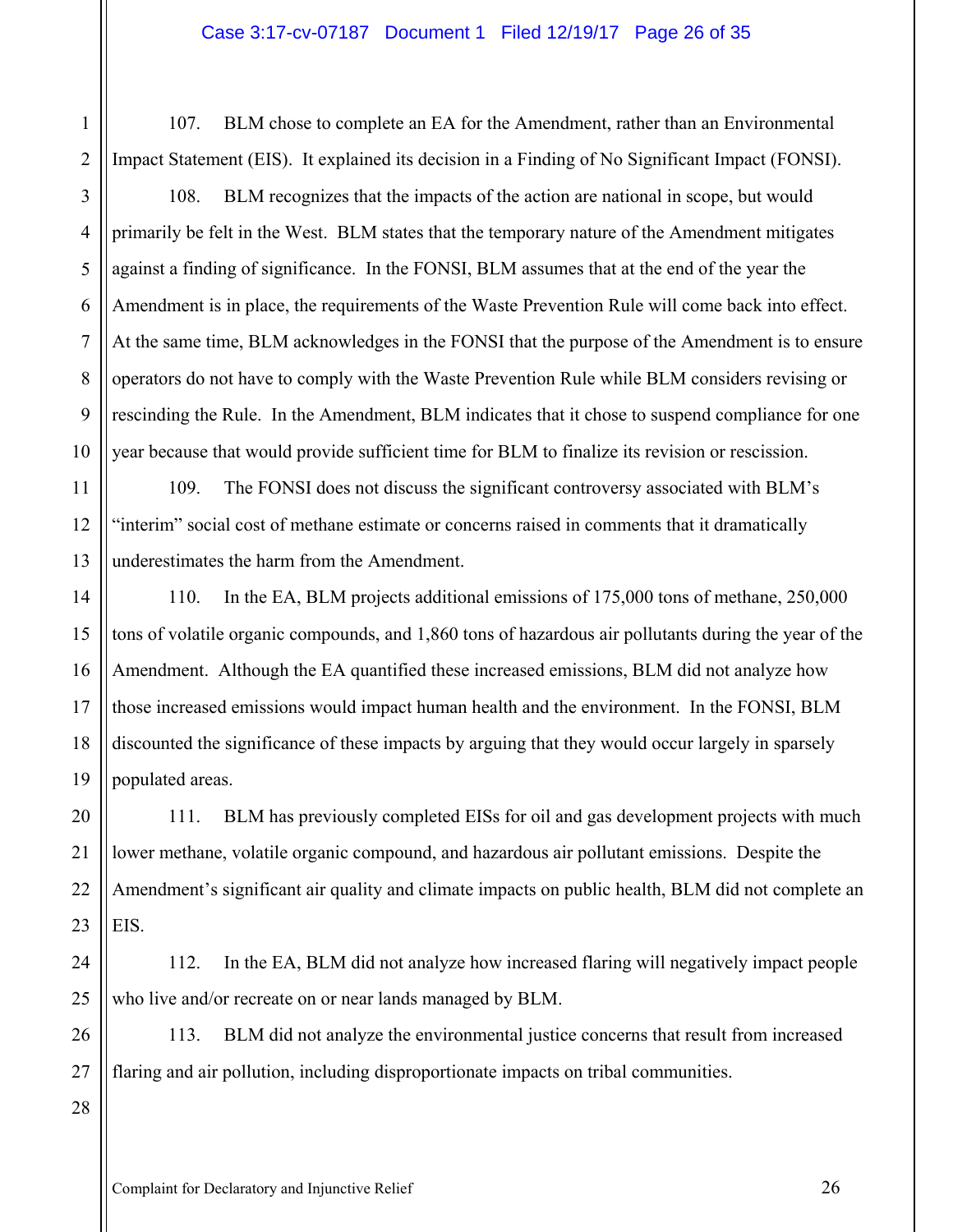114. In the EA, BLM acknowledges that EPA recently proposed to delay portions of new source performance standards for the oil and gas sector. EPA is also considering whether to revise or rescind those standards. BLM did not analyze the cumulative impacts of the Amendment and EPA's potential suspension, revision, or rescission of its new source performance standards for the oil and gas sector.

115. BLM has yet to take the third step of its "three-step plan," proposing a rule to revise or rescind the Waste Prevention Rule. But it has promised that it will use the period during which the Waste Prevention Rule's obligations are lifted in order to issue such a proposal. The EA does not analyze the impacts of completely repealing or partially rescinding the Waste Prevention Rule. BLM also did not analyze the cumulative impacts of the Amendment and any potential future action to revise or rescind the Waste Prevention Rule.

#### **FIRST CLAIM FOR RELIEF**

**(***Failure to Take Reasonable Precautions to Prevent Waste: Violation of the MLA and APA***)** 

116. The allegations in paragraphs 1–115 are incorporated herein by reference.

117. Under the MLA, BLM has a duty to ensure that oil and gas companies developing publicly-owned natural resources "use all reasonable precautions to prevent waste of oil or gas." 30 U.S.C. § 225. Likewise, the MLA requires that each federal lease "shall contain provisions . . . for the prevention of undue waste." *Id.* § 187.

118. BLM adopted the Waste Prevention Rule to fulfill its legal mandates under the MLA. Consistent with its statutory duties, BLM determined that the Waste Prevention Rule's requirements constituted "reasonable precautions to prevent waste of oil or gas" and would "prevent undue waste."

119. BLM's Amendment removes the obligation to implement these "reasonable precautions to prevent waste of oil or gas" for one year. BLM has not explained how a one-year suspension of the Rule constitutes all reasonable precautions to prevent waste.

120. The Amendment does not even reinstate NTL-4A, which BLM found was inadequate. Instead, BLM relies on other state or federal laws and regulations to fill the regulatory void created by BLM's Amendment. However, BLM can neither delegate nor abdicate its distinct, independent

1

2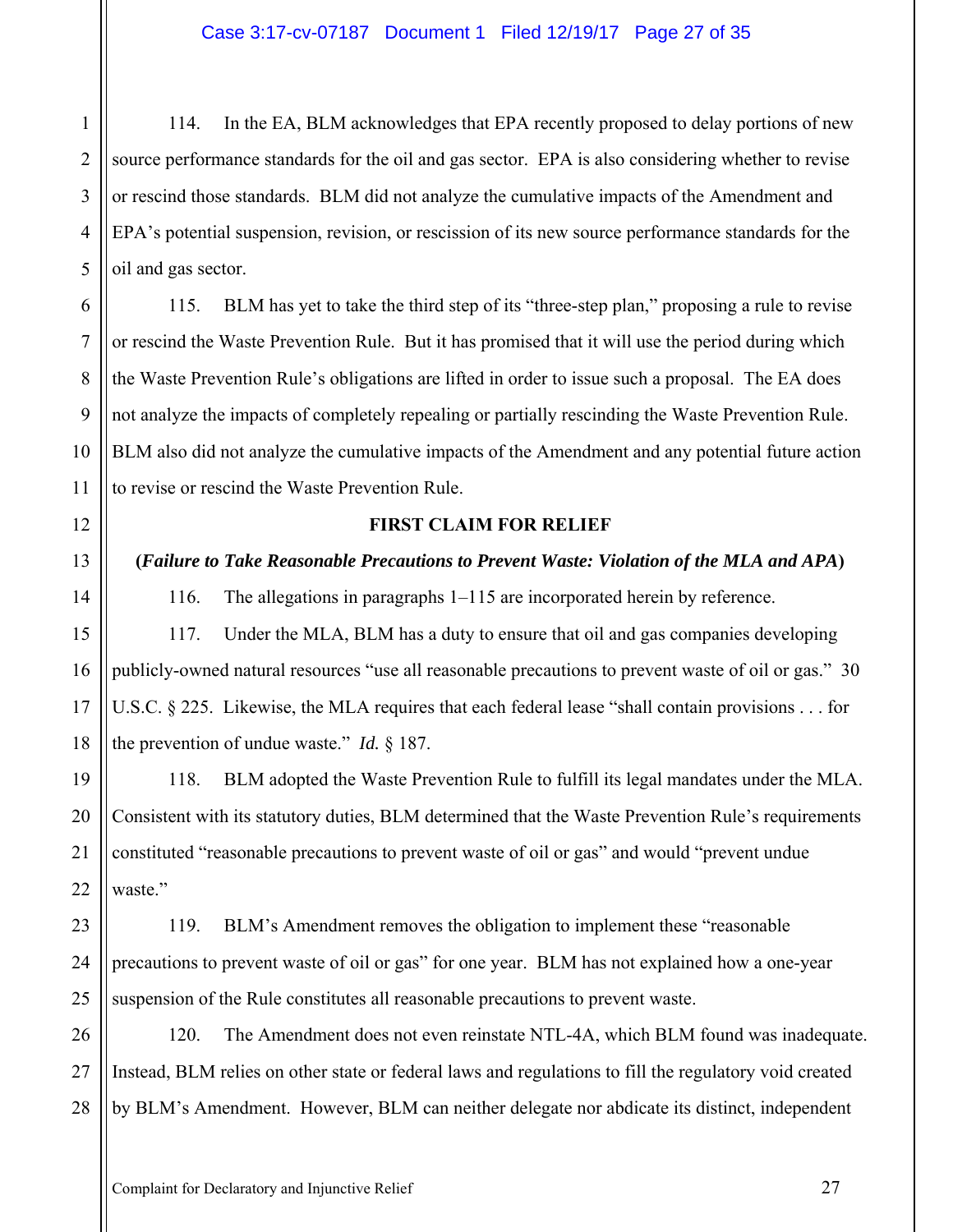1 2 3 MLA obligations to prevent waste to states or other agencies. Moreover, BLM does not analyze or explain how those regulations are sufficient to meet its independent mandate. In fact, BLM previously determined that they were insufficient.

121. BLM's suspension or delay of reasonable precautions to prevent waste and failure to have any rules in place to prevent waste violates the MLA, 30 U.S.C. §§ 187, 225, and is not in accordance with law in violation of the APA, 5 U.S.C. § 706(2)(A). At a minimum, BLM's failure to address its statutory mandate to prevent waste is arbitrary and capricious in violation of the APA. 5 U.S.C. § 706(2)(A).

122. BLM's reliance on the existing laws and regulations of other state or federal agencies as sufficient also represents an arbitrary and capricious change in position without adequate explanation or support in the administrative record in violation of the APA. 5 U.S.C.  $\S$  706(2)(A).

12

4

5

6

7

8

9

10

11

13

14

15

16

17

18

19

20

21

## **SECOND CLAIM FOR RELIEF**

## *(Arbitrary Revision of the Waste Prevention Rule: Violation of the APA)*

123. The allegations in paragraphs 1–115 are incorporated herein by reference.

124. BLM's Amendment changes the compliance dates of a duly promulgated regulation and therefore amounts to a substantive revision of the Waste Prevention Rule. But BLM has not gone through the proper procedure to make a substantive revision, including (1) demonstrating that the new approach is permissible under the governing statutes, (2) showing there are "good reasons" for changing the rule, and (3) offering a "reasoned explanation" for its changed position. *FCC v. Fox Television Stations, Inc.* 556 U.S. 502, 514–16 (2009).

22 23 24 25 125. BLM fails to explain how the Amendment is consistent with its statutory duties to prevent waste under the MLA, 30 U.S.C. §§ 187, 225, to protect the interests of the United States and the public welfare under the MLA, *id.* § 187, and to manage the public lands "in a manner that will protect the quality of the ... scenic ... environmental, [and] air and atmospheric ... values" and "prevent unnecessary or undue degradation" under FLPMA, 43 U.S.C. §§ 1701(a)(8), 1732(b).

26 27 28 126. BLM fails to offer a reasoned explanation for its claim that the Rule's provisions "add considerable regulatory burdens that unnecessarily encumber energy production, constrain economic growth and prevent job creation," which conflicts with its prior conclusions and evidence in the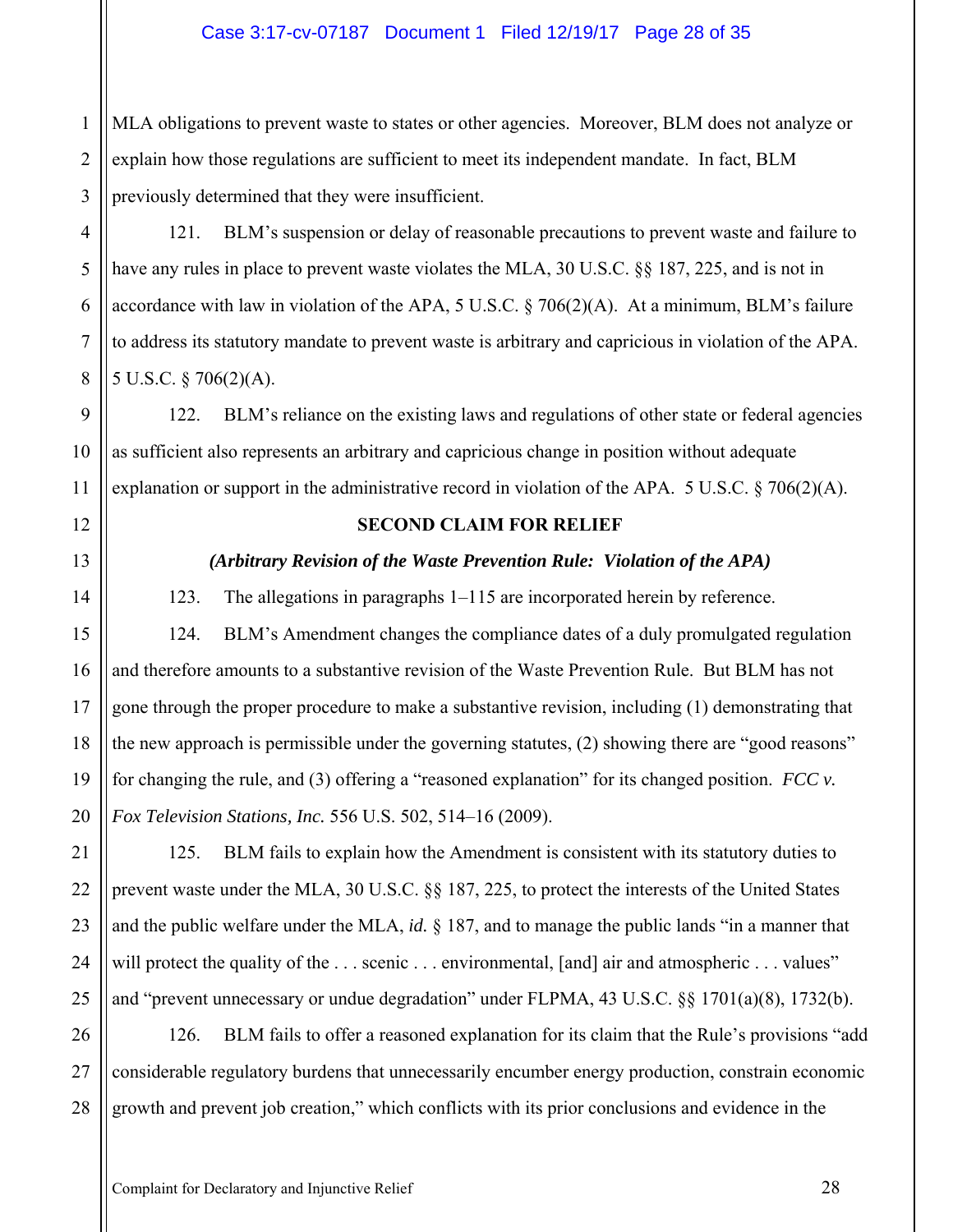1 2 3 record. Even accepting BLM's stated purpose for the Amendment, BLM fails to provide good reasons for suspending requirements that have no compliance costs during the year of the Amendment or pay for themselves, or explain its changed positions with respect to these issues.

127. BLM also fails to offer good reasons for relying on a new "interim" estimate of the social cost of methane that relies on methodologies that are unsupported in the record and contrary to expert consensus.

128. In adopting the Amendment, BLM omits consideration of relevant factors and data, relies on factors which Congress did not intend the agency to consider, and offers rationales that are unsupported or run counter to the evidence in the administrative record, lack a rational basis, represent unexplained and unsupported changes in position, and are otherwise arbitrary and capricious in violation of the APA.  $5 \text{ U.S.C.} \$   $706(2)(\text{A})$ .

## **THIRD CLAIM FOR RELIEF**

## **(***Ultra Vires Action: Exceeding Authority of MLA and APA***)**

129. The allegations in paragraphs 1–115 are incorporated herein by reference.

130. To the extent that BLM claims it has authority to suspend compliance with a final rule while it considers further changes to the rule, neither the MLA, the APA, nor any other statutory provision provide BLM with such authority.

131. BLM also does not have inherent authority to suspend compliance with a final rule while it considers changes to the rule.

132. BLM's attempt to suspend compliance with the Waste Prevention Rule while it considers revising or rescinding it exceeds its statutory authority in violation of the APA. 5 U.S.C.  $§ 706(2)(A), (C).$ 

## **FOURTH CLAIM FOR RELIEF**

## **(***Failure to Provide for Meaningful Public Comment: Violation of the APA***)**

133. The allegations in paragraphs 1–115 are incorporated herein by reference. 134. The APA requires agencies to engage in a public, notice-and-comment rulemaking process prior to adopting, amending, or repealing a regulation. 5 U.S.C. § 553. This process is designed to "give interested persons an opportunity to participate in the rule making through

Complaint for Declaratory and Injunctive Relief 29

4

5

6

7

8

9

10

11

12

13

14

15

16

17

18

19

20

21

22

23

24

25

26

27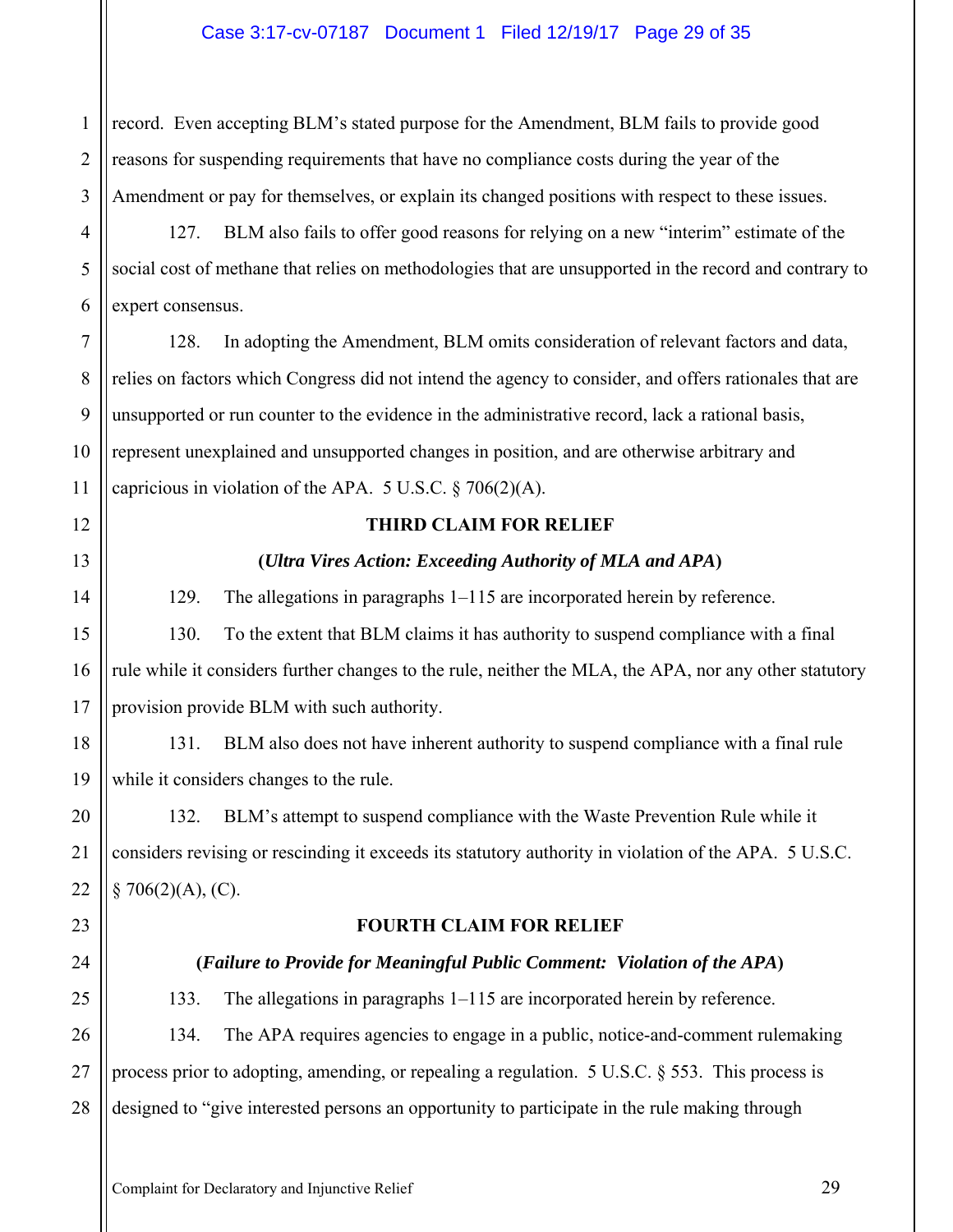1 2 submission of written data, views, or arguments." *Id.*  $\S$  553(c). The purpose of  $\S$  553 is to allow for meaningful public comment.

135. By inappropriately treating the Rule as a non-substantive revision, BLM failed to put forward any analysis of why the Rule is permissible under the MLA or other statutory authorities, or the factual basis supporting the revisions to specific provisions. BLM's failure to do so precluded meaningful comment on BLM's proposal, including the substantive legal and factual reasons to retain the existing compliance deadlines.

136. In its response to comments, BLM further deemed any comments about the merits of the Waste Prevention Rule or its requirements "beyond the scope of this rulemaking," disregarding comments that were directly relevant to its substantive revision of the Rule.

137. BLM failed to keep an open mind during the notice and comment process and instead committed to revising the compliance deadlines in the Rule before taking public comment, rendering the public comment period meaningless. Indeed, BLM failed to make any significant changes to the final rule in response to public comments.

138. BLM's rushed process also precluded meaningful public comment. For example, BLM failed to provide adequate time to comment on its proposal, did not provide for any public hearing, and the extent of its consultation with tribes was two letters informing the tribes of this action. This was all despite the fact that BLM's proposal constituted a significant reversal of its prior positions. For example, BLM fundamentally changed the way it evaluates and monetizes the harm caused by methane emissions by relying on a novel and unsupported "interim" social cost of methane rather than the peer-reviewed social cost of methane developed through multi-year interagency effort. BLM's rush to get the final Amendment out the door also led to perfunctory—rather than searching or careful—consideration of public comments.

26 139. BLM's decision to suspend or delay provision of the Waste Prevention Rule without providing a meaningful opportunity for public comment violates § 553 and is arbitrary and capricious, an abuse of discretion, not in accordance with law, and without observance of procedure required by law in violation of the APA.  $5 \text{ U.S.C.} \$   $706(2)(\text{A})$ , (D).

27 28

3

4

5

6

7

8

9

10

11

12

13

14

15

16

17

18

19

20

21

22

23

24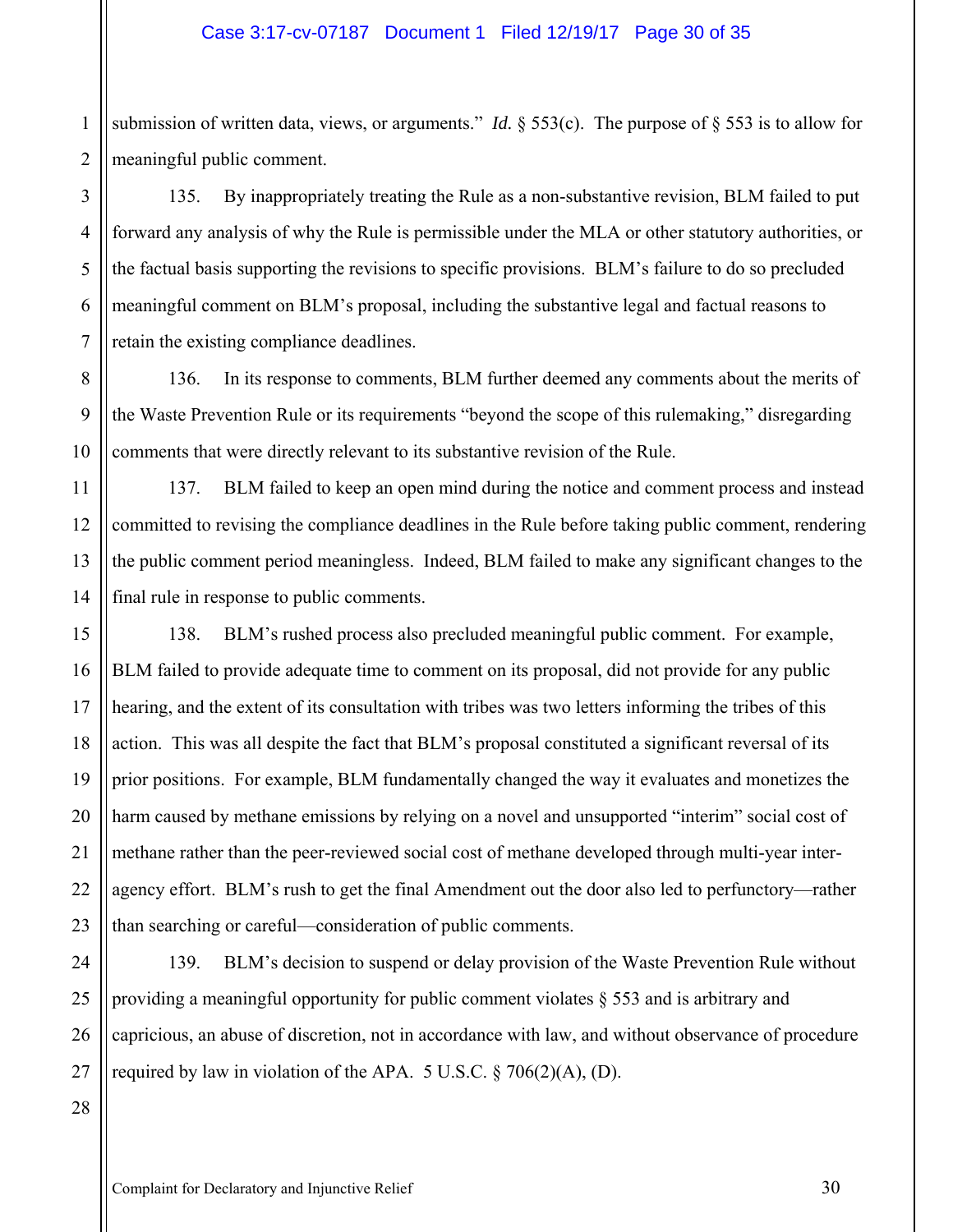#### **FIFTH CLAIM FOR RELIEF**

## *(Violation of NEPA)*

140. The allegations in paragraphs 1–115 are incorporated herein by reference.

141. NEPA requires agencies to take a "hard look" at the environmental impacts of proposed actions *before* the agency makes a decision or takes action to implement it. 42 U.S.C. § 4332; 40 C.F.R. §§ 1500.1, 1508.9. Agencies must consider the direct, indirect, and cumulative impacts of their actions. *Id.* §§ 1502.15, 1508.7, 1508.8, 1508.25(c).

142. NEPA requires federal agencies to analyze "alternatives to the proposed action." 42 U.S.C. § 4332(2)(C)(iii); *see also id.* § 4332(2)(E). Agencies must "[r]igorously explore and objectively evaluate all reasonable alternatives." 40 C.F.R. § 1502.16.

143. NEPA requires federal agencies to prepare an environmental impact statement (EIS) for all "major Federal actions significantly affecting the environment." *Id.* § 4332(2)(C); 40 C.F.R. § 1501.4. To determine whether an action has significant environmental impacts, an agency must consider, among other factors, "[t]he degree to which the proposed action affects public health or safety," "[t]he degree to which the effects on the quality of the human environment are likely to be highly controversial," and "whether the action is related to other actions with individually insignificant but cumulative significant impacts." 40 C.F.R. § 1508.27. These factors must be assessed relative to both their "context" and "intensity." *Id*. § 1508.27(a), (b).

144. An agency's environmental analysis must be based on "high quality" information, "[a]ccurate scientific analysis," and "expert agency comments." 40 C.F.R. § 1500.1(b). "Agencies shall insure the professional integrity, including scientific integrity, of the discussions and analyses in environmental impact statements." 40 C.F.R. § 1502.24.

145. An agency may only forgo preparation of an EIS and rely on an Environmental Assessment (EA) if it issues a Finding of No Significant Impact (FONSI) that supplies a convincing statement of reasons explaining why a proposed action's impacts are insignificant.

146. BLM failed to consider a reasonable range of alternatives, including the alternative of suspending or deferring oil and gas leasing and permitting for the duration of the Amendment as a mechanism to prevent waste. BLM failed to provide any explanation for rejecting this alternative.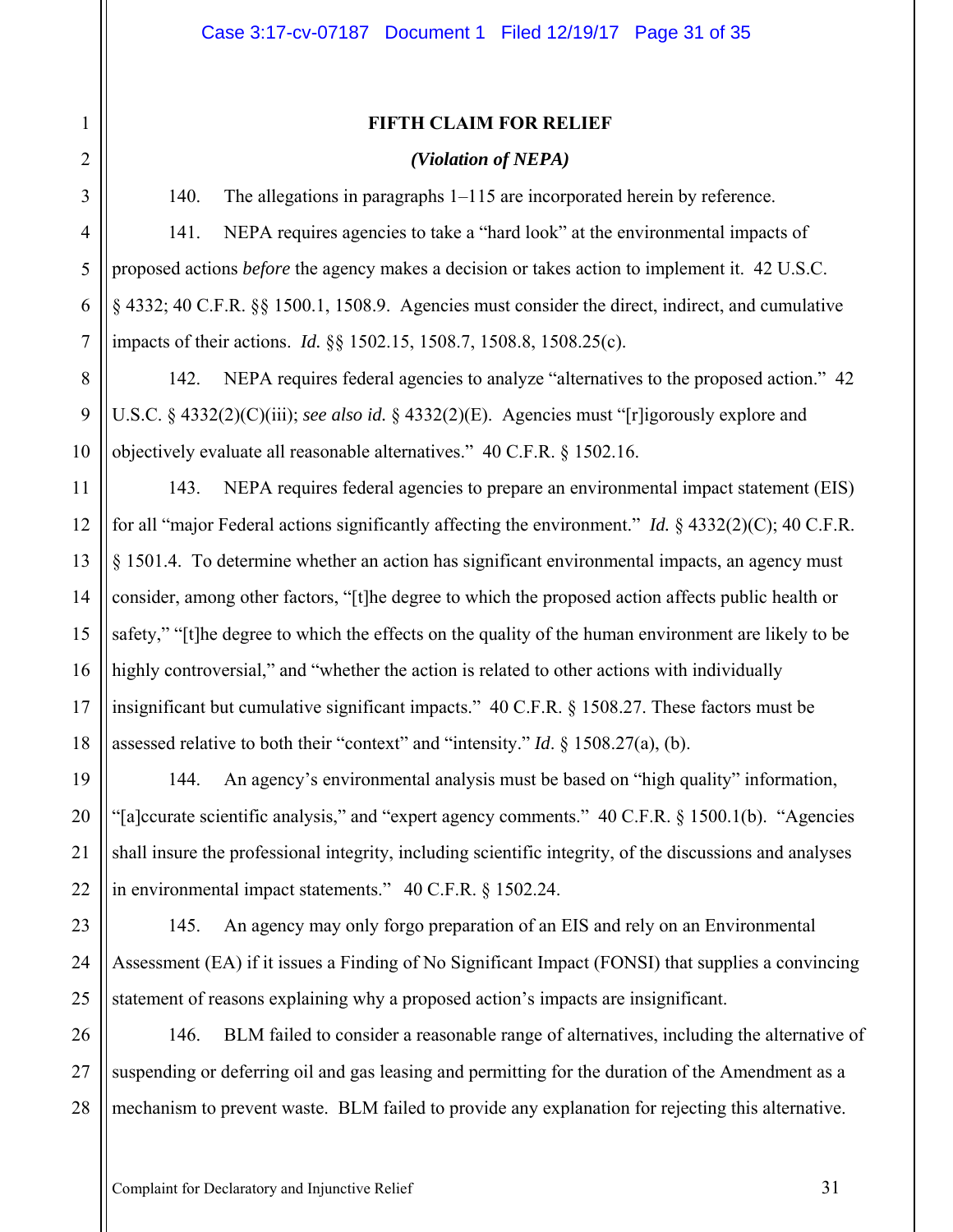## Case 3:17-cv-07187 Document 1 Filed 12/19/17 Page 32 of 35

147. BLM failed to take a hard look at the direct, indirect, and cumulative impacts of the Amendment, including the negative impacts of increased air pollution on public health, the negative impacts of increased flaring, and the climate impacts of increasing methane emissions. BLM also failed to take a look at the disproportionate impacts of such impacts on tribal communities.

148. BLM's reliance on the "interim" social cost of methane lacks professional and scientific integrity, is not based on high quality information, ignores information from expert agencies, and underscores the significance, in particular the highly controversial nature, of its proposed action.

9 10 11 12 149. BLM failed to prepare an EIS despite the context and intensity of its proposed action and despite the extensive negative public health impacts, the high degree of controversy, and the cumulative impacts of the Amendment render it a "significant" action. Accordingly, BLM failed to provide a convincing statement of reasons justifying its decision to forgo preparation of an EIS.

13 150. For these reasons, BLM's decision to finalize the Amendment violates NEPA and is arbitrary, capricious, an abuse of discretion, otherwise not in accordance with law, and without observance of procedure required by law. 5 U.S.C. § 706(2)(A), (D).

16

14

15

17

19

20

21

22

23

24

25

26

27

28

1

2

3

4

5

6

7

8

#### **PRAYER FOR RELIEF**

Plaintiffs respectfully request that this Court:

18 1. Issue a declaratory judgment that BLM violated the MLA FLPMA, NEPA, and acted arbitrarily, capriciously, contrary to law, and in excess of statutory authority, and failed to follow the procedure required by the APA by suspending and delaying the Waste Prevention Rule's compliance dates;

2. Vacate the Amendment and reinstate the Waste Prevention Rule in its entirety;

3. Award the Conservation and Tribal Citizen Groups their costs, expenses, and reasonable attorney fees; and

4. Provide such other relief as the Court deems just and proper.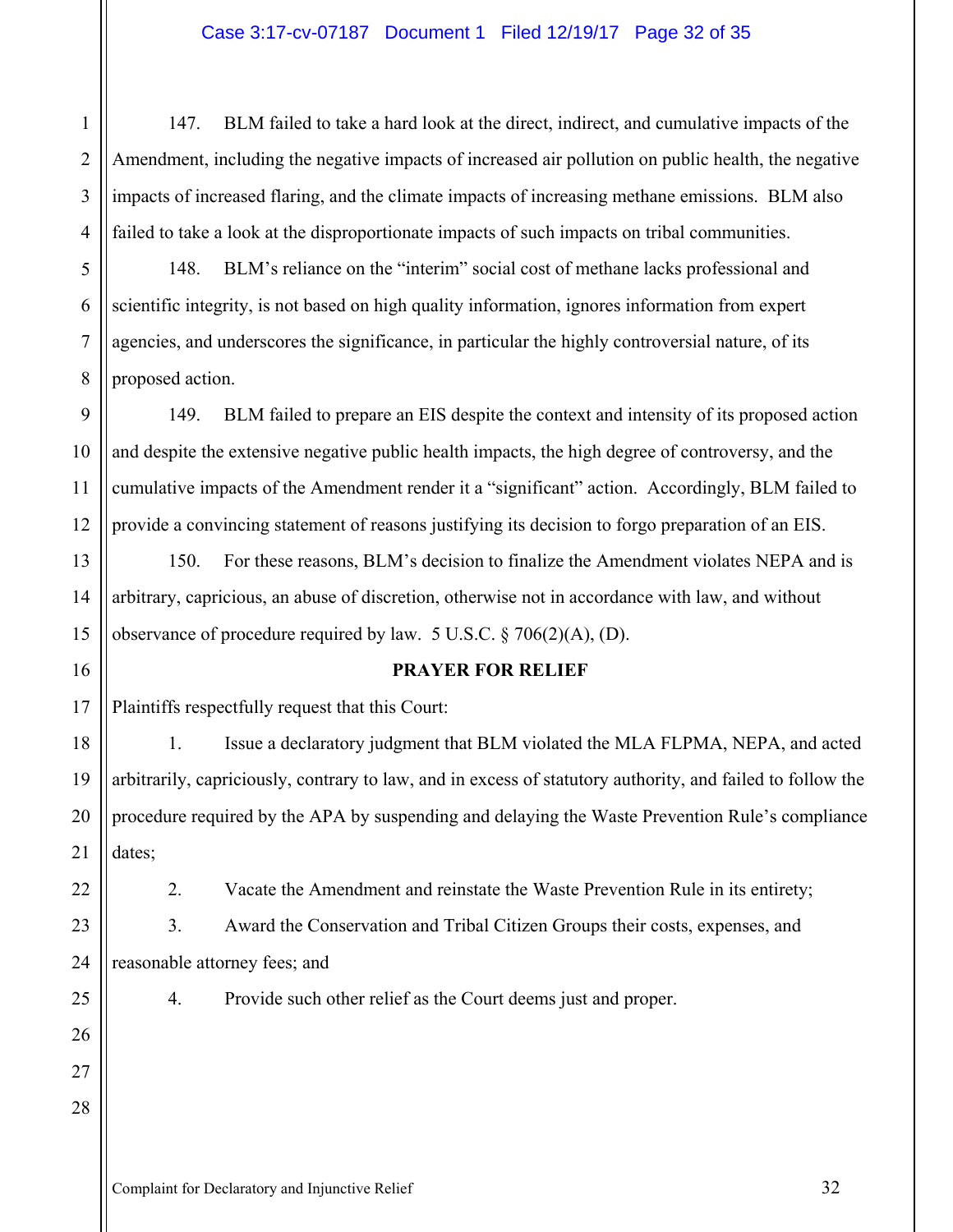|                | Case 3:17-cv-07187 Document 1 Filed 12/19/17 Page 33 of 35                                                                                              |
|----------------|---------------------------------------------------------------------------------------------------------------------------------------------------------|
|                |                                                                                                                                                         |
| $\mathbf{1}$   | Respectfully submitted this 19th day of December, 2017,                                                                                                 |
| $\overline{2}$ |                                                                                                                                                         |
| 3              | /s/ Stacey Geis<br>Stacey Geis, CA Bar #181444                                                                                                          |
| $\overline{4}$ | Earthjustice                                                                                                                                            |
| 5              | 50 California St., Suite 500,<br>San Francisco, CA 94111-4608                                                                                           |
|                | Phone: (415) 217-2000                                                                                                                                   |
| 6              | Fax: (415) 217-2040<br>sgeis@earthjustice.org                                                                                                           |
| 7              |                                                                                                                                                         |
| 8              | Robin Cooley, CO Bar # 31168 (pro hac vice pending)                                                                                                     |
| 9              | Joel Minor, CO Bar #47822 (pro hac vice pending)                                                                                                        |
| 10             | Earthjustice<br>633 17th Street, Suite 1600                                                                                                             |
| 11             | Denver, CO 80202                                                                                                                                        |
| 12             | Phone: (303) 623-9466<br>rcooley@earthjustice.org                                                                                                       |
|                | jminor@earthjustice.org                                                                                                                                 |
| 13             |                                                                                                                                                         |
| 14             | Attorneys for Plaintiffs Sierra Club, Fort Berthold Protectors of Water and<br>Earth Rights, Natural Resources Defense Council, The Wilderness Society, |
| 15             | and Western Organization of Resource Councils                                                                                                           |
| 16             | Susannah L. Weaver, DC Bar # 1023021 (pro hac vice pending)                                                                                             |
| 17             | Donahue & Goldberg, LLP                                                                                                                                 |
| 18             | 1111 14th Street, NW, Suite 510A<br>Washington, DC 20005                                                                                                |
| 19             | Phone: (202) 569-3818                                                                                                                                   |
|                | susannah@donahuegoldberg.com                                                                                                                            |
| 20             | Peter Zalzal, CO Bar #42164 (pro hac vice pending)                                                                                                      |
| 21             | Rosalie Winn, CA Bar # 305616<br>Samantha Caravello, CO Bar #48793 (pro hac vice pending)                                                               |
| 22             | <b>Environmental Defense Fund</b>                                                                                                                       |
| 23             | 2060 Broadway, Suite 300<br>Boulder, CO 80302                                                                                                           |
| 24             | Phone: (303) 447-7214 (Mr. Zalzal)                                                                                                                      |
| 25             | Phone: (303) 447-7212 (Ms. Winn)<br>Phone: (303) 447-7221 (Ms. Caravello)                                                                               |
|                | $pzalzal(\partial_e df.org)$                                                                                                                            |
| 26             | rwinn@edf.org<br>scaravello@edf.org                                                                                                                     |
| 27             |                                                                                                                                                         |
| 28             |                                                                                                                                                         |
|                |                                                                                                                                                         |
|                |                                                                                                                                                         |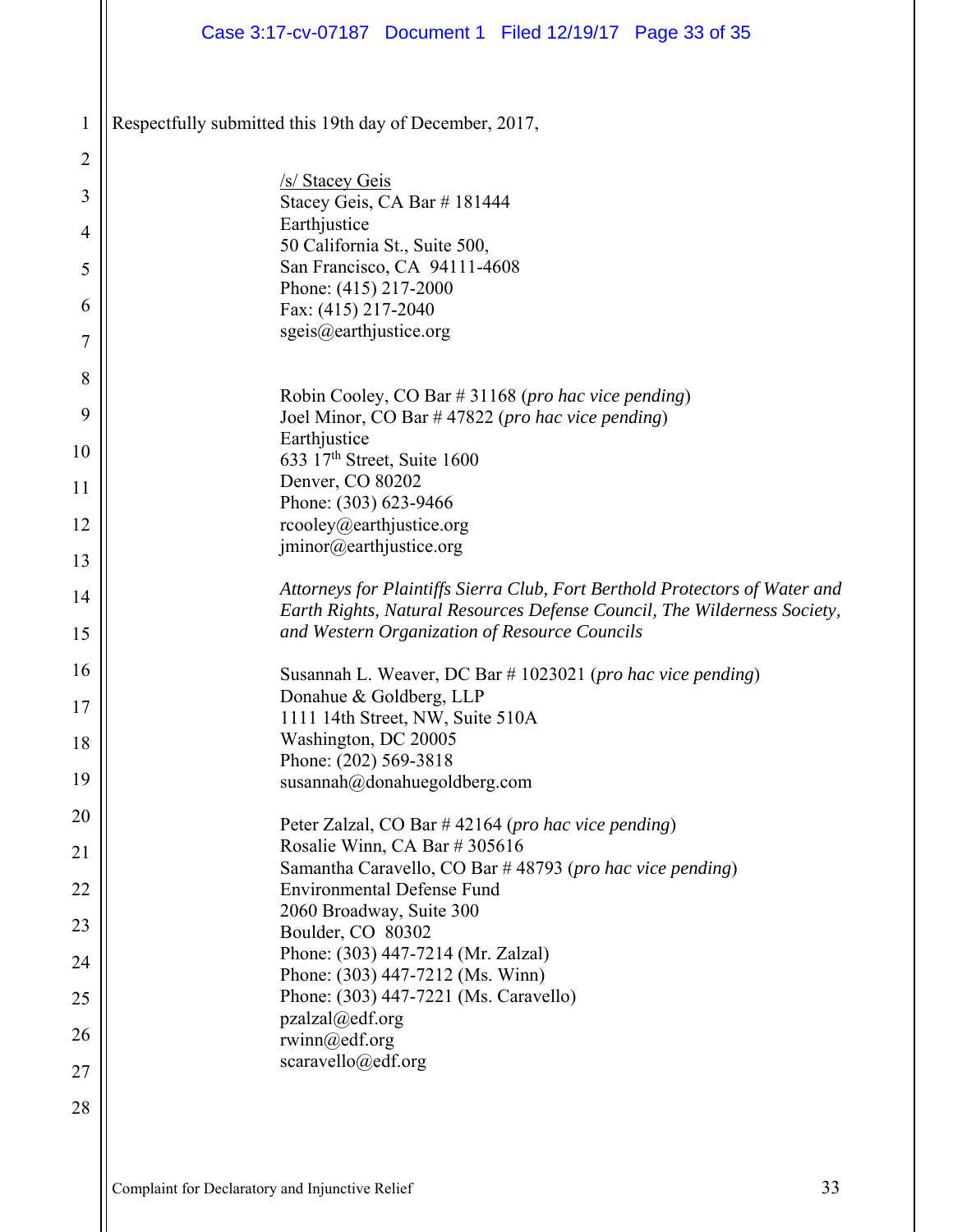| $\mathbf{1}$   | Tomás Carbonell, DC Bar # 989797 (pro hac vice pending)                                                                                          |
|----------------|--------------------------------------------------------------------------------------------------------------------------------------------------|
| $\overline{2}$ | <b>Environmental Defense Fund</b><br>1875 Connecticut Avenue, 6th Floor                                                                          |
| 3              | Washington, D.C. 20009<br>Phone: (202) 572-3610                                                                                                  |
| $\overline{4}$ | tcarbonell@edf.org                                                                                                                               |
| 5              | Attorneys for Plaintiff Environmental Defense Fund                                                                                               |
| 6              | Laura King, MT Bar # 13574 (pro hac vice pending)                                                                                                |
| 7              | Shiloh Hernandez, MT Bar #9970 (pro hac vice pending)                                                                                            |
| 8              | <b>Western Environmental Law Center</b><br>103 Reeder's Alley                                                                                    |
|                | Helena, MT 59601                                                                                                                                 |
| 9              | Phone: (406) 204-4852 (Ms. King)                                                                                                                 |
| 10             | Phone: (406) 204-4861 (Mr. Hernandez)<br>king@westernlaw.org                                                                                     |
| 11             | hernandez@westernlaw.org                                                                                                                         |
| 12             |                                                                                                                                                  |
|                | Erik Schlenker-Goodrich, NM Bar #17875 (pro hac vice pending)<br><b>Western Environmental Law Center</b>                                         |
| 13             | 208 Paseo del Pueblo Sur, #602                                                                                                                   |
| 14             | Taos, NM 87571                                                                                                                                   |
| 15             | Phone: (575) 613-4197<br>eriksg@westernlaw.org                                                                                                   |
| 16             |                                                                                                                                                  |
|                | Attorneys for Plaintiffs Center for Biological Diversity, Citizens for a Healthy                                                                 |
| 17             | Community, Diné Citizens Against Ruining Our Environment, Earthworks,<br>Montana Environmental Information Center, National Wildlife Federation, |
| 18             | San Juan Citizens Alliance, WildEarth Guardians, Wilderness Workshop, and                                                                        |
| 19             | <b>Wyoming Outdoor Council</b>                                                                                                                   |
| 20             | Darin Schroeder, KY Bar #93828 (pro hac vice pending)                                                                                            |
|                | Ann Brewster Weeks, MA Bar # 567998 (pro hac vice pending)<br>Clean Air Task Force                                                               |
| 21             | 114 State Street, 6th Floor                                                                                                                      |
| 22             | Boston, MA 02109                                                                                                                                 |
| 23             | Phone: (617) 624-0234<br>dschroeder@catf.us                                                                                                      |
| 24             | aweeks@catf.us                                                                                                                                   |
| 25             | Attorneys for Plaintiff National Wildlife Federation                                                                                             |
| 26             |                                                                                                                                                  |
| 27             |                                                                                                                                                  |
| 28             |                                                                                                                                                  |
|                |                                                                                                                                                  |
|                |                                                                                                                                                  |